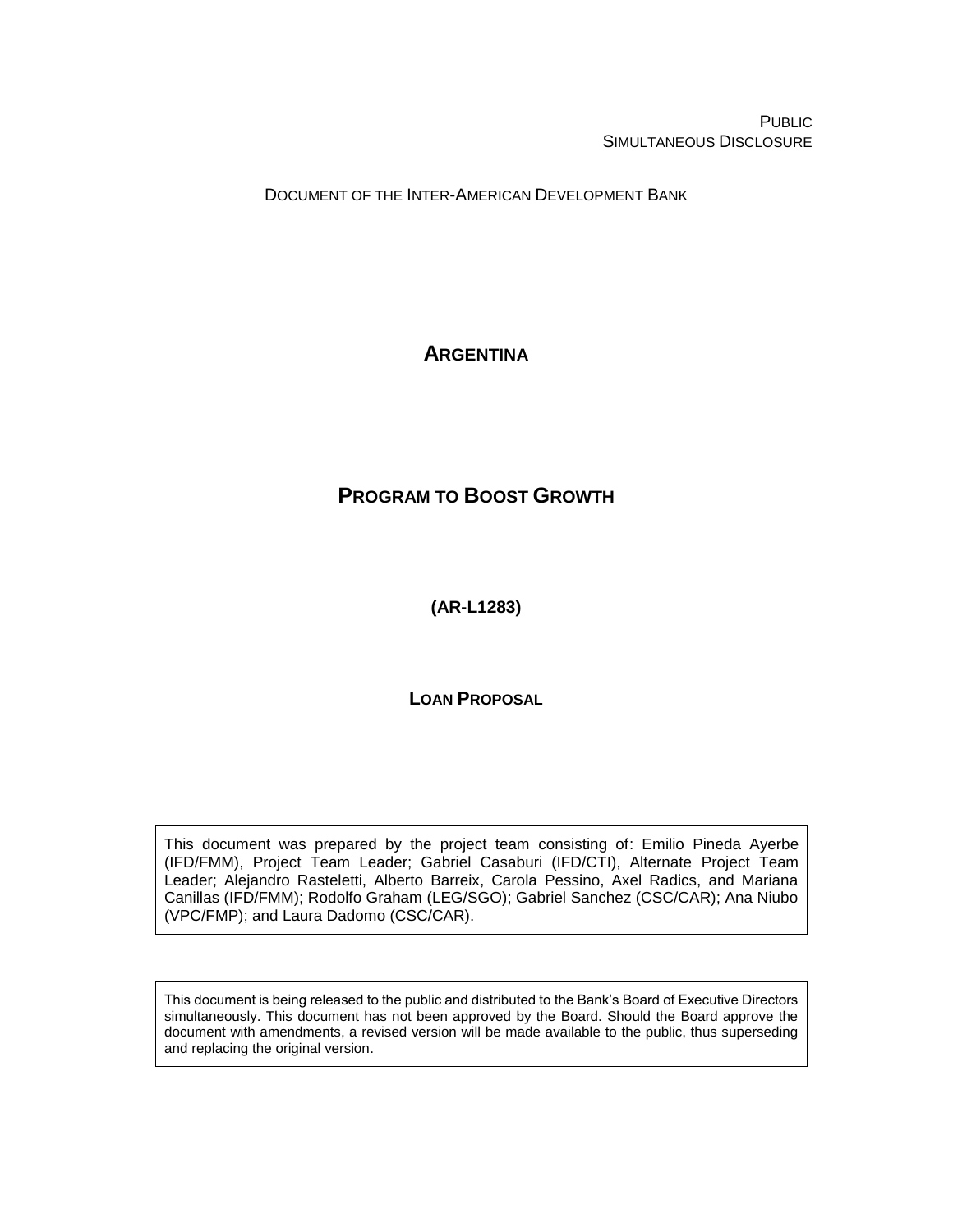#### **CONTENTS**

#### PROJECT SUMMARY

| T.   |                      |  |  |
|------|----------------------|--|--|
|      | А.<br>В.<br>C.       |  |  |
| Ш.   |                      |  |  |
|      | А.<br>В.<br>C.<br>D. |  |  |
| III. |                      |  |  |
|      | А.<br>В.             |  |  |
| IV.  |                      |  |  |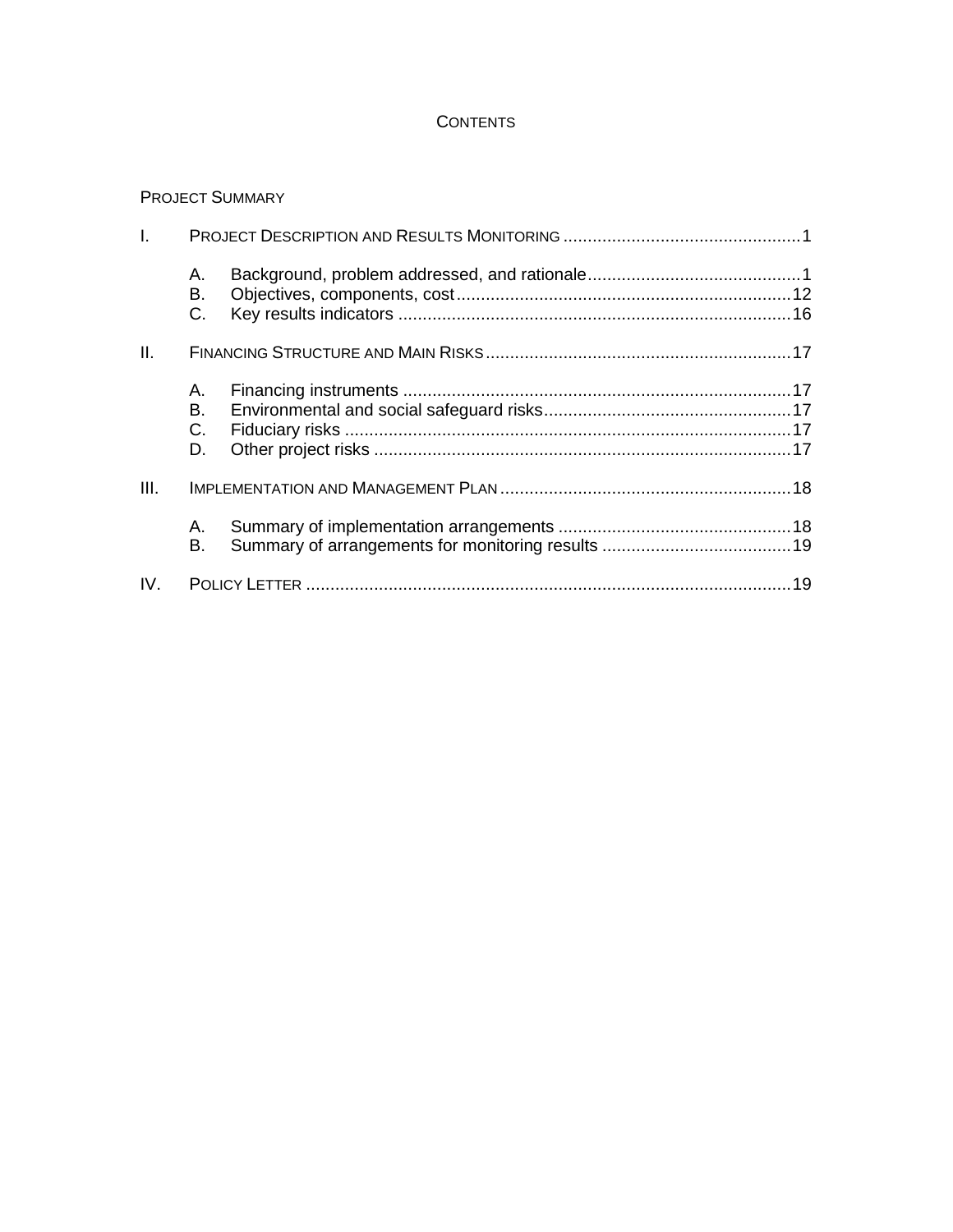| <b>ANNEXES</b>  |                                                  |  |  |
|-----------------|--------------------------------------------------|--|--|
| Annex I         | Development Effectiveness Matrix (DEM) - Summary |  |  |
| Annex II        | <b>Policy Matrix</b>                             |  |  |
|                 |                                                  |  |  |
| <b>LINKS</b>    |                                                  |  |  |
| <b>REQUIRED</b> |                                                  |  |  |

- 1. [Policy letter](https://idbg.sharepoint.com/teams/ez-SEC/Registered%20Documents/RI-Reg-PR/RIRegPREnglish/Policy%20letter%20AR-L1283.pdf)
- 2. [Means of verification matrix](https://idbg.sharepoint.com/teams/EZ-AR-LON/AR-L1283/_layouts/15/DocIdRedir.aspx?ID=EZSHARE-1899350182-22)
- 3. [Results matrix](https://idbg.sharepoint.com/teams/EZ-AR-LON/AR-L1283/_layouts/15/DocIdRedir.aspx?ID=EZSHARE-1899350182-23)
- 4. [Monitoring and evaluation plan](https://idbg.sharepoint.com/teams/EZ-AR-LON/AR-L1283/_layouts/15/DocIdRedir.aspx?ID=EZSHARE-1899350182-19)

#### **OPTIONAL**

- 1. [Index of sector studies](https://idbg.sharepoint.com/teams/EZ-AR-LON/AR-L1283/_layouts/15/DocIdRedir.aspx?ID=EZSHARE-1899350182-21)
- 2. [References](https://idbg.sharepoint.com/teams/EZ-AR-LON/AR-L1283/_layouts/15/DocIdRedir.aspx?ID=EZSHARE-1899350182-29)
- 3. [Fiscal and accounting note: Public-private partnerships](http://idbdocs.iadb.org/wsdocs/getDocument.aspx?DOCNUM=EZSHARE-1899350182-35)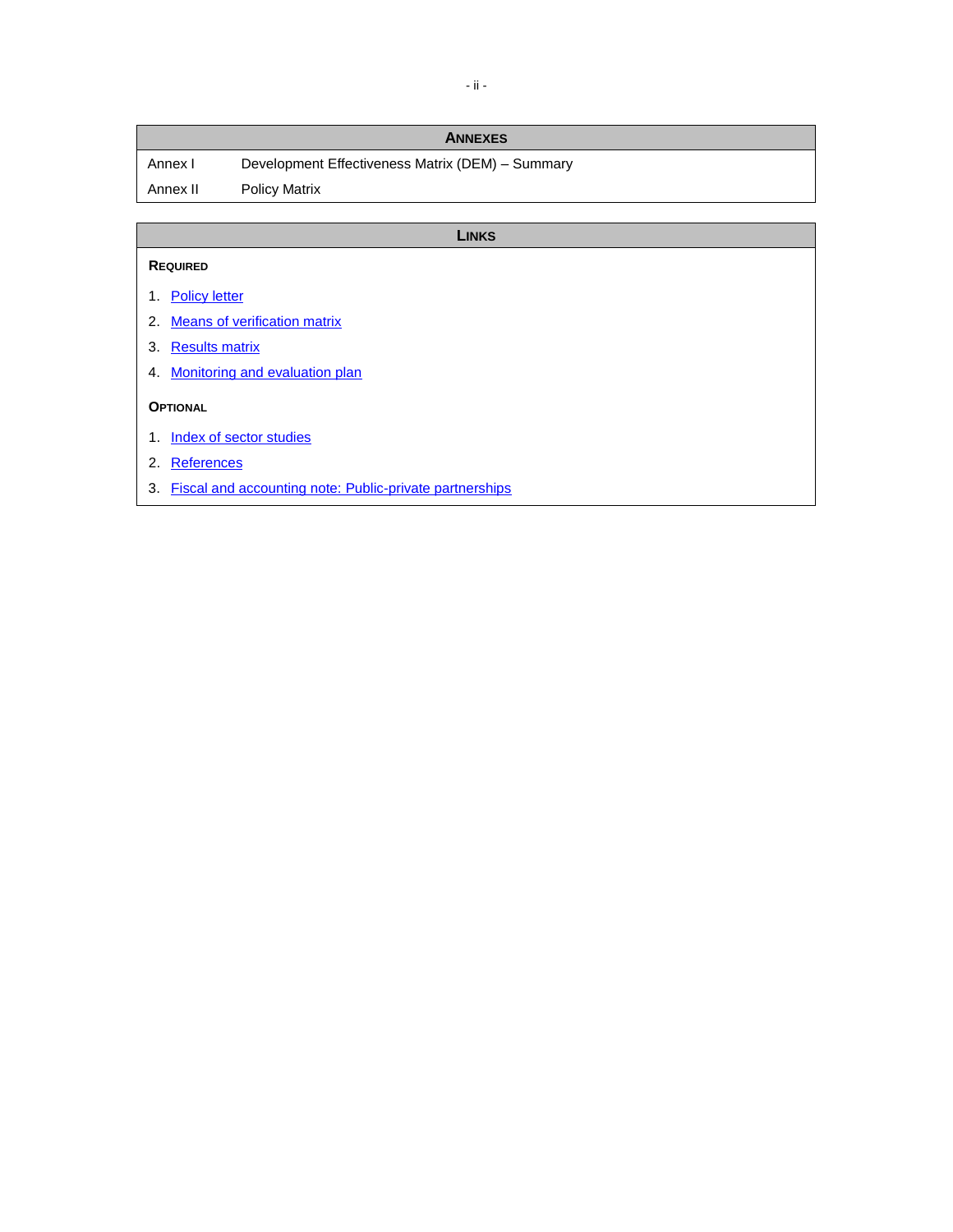#### **ABBREVIATIONS**

| <b>BAPIN</b>               | Banco de Proyectos de Inversión Pública [Public Investment Project<br>Bank]                                                 |
|----------------------------|-----------------------------------------------------------------------------------------------------------------------------|
| <b>BCRA</b>                | Banco Central de la República Argentina [Central Bank of the Argentine<br>Republic1                                         |
| <b>DNIP</b>                | Dirección Nacional de Inversión Pública [National Public Investment<br>Office]                                              |
| <b>FONDCE</b>              | Fondo Nacional de Capital Emprendedor [National Venture Capital<br>Fund]                                                    |
| <b>ICDB</b><br><b>IIBB</b> | Impuesto a los créditos y débitos bancarios [bank transactions tax]<br>Impuesto a los ingresos brutos [tax on gross income] |
| IMF.                       | International Monetary Fund                                                                                                 |
| <b>INDEC</b>               | Instituto Nacional de Estadística y Censos [National Statistics and<br>Census Institute]                                    |
| JGM                        | Jefatura de Gabinete de Ministros [Office of the Cabinet Chief]                                                             |
| <b>OECD</b>                | Organization for Economic Cooperation and Development                                                                       |
| <b>OVE</b>                 | Office of Evaluation and Oversight                                                                                          |
| <b>PBP</b>                 | Programmatic policy-based loan                                                                                              |
| <b>PCR</b>                 | Project completion report                                                                                                   |
| <b>PPP</b>                 | Public-private partnership                                                                                                  |
| <b>REPSAL</b>              | Registro Público de Empleadores con Sanciones Laborales [Public<br>Registry of Employers with Labor Sanctions]              |
| <b>SAS</b>                 | Sociedad de acciones simplificada [simplified stock corporation]                                                            |
| <b>SIDIF</b>               | Sistema Integrado de Información Financiera [Integrated Financial<br>Information System]                                    |
| <b>SNIP</b>                | Sistema Nacional de Inversión Pública [National Public Investment<br>System]                                                |
| <b>WEF</b>                 | <b>World Economic Forum</b>                                                                                                 |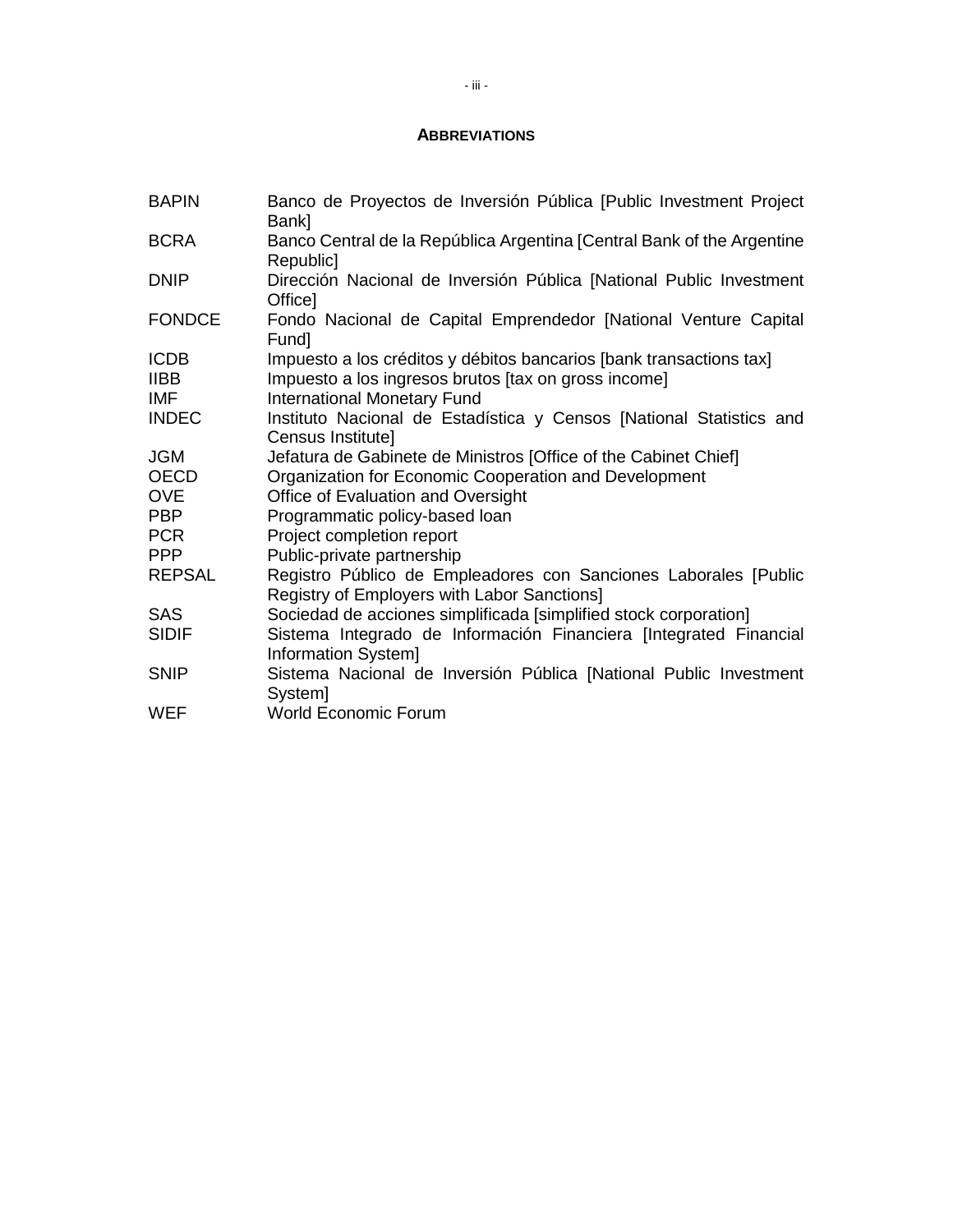#### **PROJECT SUMMARY**

#### **A[RGENTINA](#page-0-0) P[ROGRAM TO](#page-0-1) BOOST GROWTH [\(AR-L1283\)](#page-0-2)**

| <b>Financial Terms and Conditions</b>                                                                                                                                                                                                                                                                                                                                                                                                                                                                                                                                                                                                                                                                                                                                                                                                                                                           |               |                             |                                                                                                                                            |                 |  |
|-------------------------------------------------------------------------------------------------------------------------------------------------------------------------------------------------------------------------------------------------------------------------------------------------------------------------------------------------------------------------------------------------------------------------------------------------------------------------------------------------------------------------------------------------------------------------------------------------------------------------------------------------------------------------------------------------------------------------------------------------------------------------------------------------------------------------------------------------------------------------------------------------|---------------|-----------------------------|--------------------------------------------------------------------------------------------------------------------------------------------|-----------------|--|
| Flexible Financing Facility <sup>(a)</sup>                                                                                                                                                                                                                                                                                                                                                                                                                                                                                                                                                                                                                                                                                                                                                                                                                                                      |               |                             |                                                                                                                                            |                 |  |
| <b>Borrower: Argentine Republic</b>                                                                                                                                                                                                                                                                                                                                                                                                                                                                                                                                                                                                                                                                                                                                                                                                                                                             |               |                             | <b>Amortization period:</b>                                                                                                                | 20 years        |  |
| Executing agency: The borrower through the<br>Ministry of Finance, acting through the Office of<br>Special Programs and Projects with a Sector-wide<br>Approach                                                                                                                                                                                                                                                                                                                                                                                                                                                                                                                                                                                                                                                                                                                                 |               | <b>Disbursement period:</b> | 1 year                                                                                                                                     |                 |  |
| <b>Source</b>                                                                                                                                                                                                                                                                                                                                                                                                                                                                                                                                                                                                                                                                                                                                                                                                                                                                                   | <b>Amount</b> | $\%$                        | Grace period:                                                                                                                              | 5.5 years $(b)$ |  |
|                                                                                                                                                                                                                                                                                                                                                                                                                                                                                                                                                                                                                                                                                                                                                                                                                                                                                                 |               |                             | Interest rate:                                                                                                                             | LIBOR-based     |  |
| <b>IDB (Ordinary Capital):</b>                                                                                                                                                                                                                                                                                                                                                                                                                                                                                                                                                                                                                                                                                                                                                                                                                                                                  | 300 million   | 100%                        | <b>Credit fee:</b>                                                                                                                         | (c)             |  |
|                                                                                                                                                                                                                                                                                                                                                                                                                                                                                                                                                                                                                                                                                                                                                                                                                                                                                                 |               |                             | Inspection and supervision fee:                                                                                                            | (c)             |  |
| Total:                                                                                                                                                                                                                                                                                                                                                                                                                                                                                                                                                                                                                                                                                                                                                                                                                                                                                          | 300 million   | 100%                        | Weighted average life:                                                                                                                     | 12.75 years     |  |
|                                                                                                                                                                                                                                                                                                                                                                                                                                                                                                                                                                                                                                                                                                                                                                                                                                                                                                 |               |                             | <b>Currency of approval:</b>                                                                                                               | U.S. dollars    |  |
|                                                                                                                                                                                                                                                                                                                                                                                                                                                                                                                                                                                                                                                                                                                                                                                                                                                                                                 |               |                             | <b>Project at a Glance</b>                                                                                                                 |                 |  |
| Project objective and description: The objective of this programmatic series is to strengthen private and public<br>investment, in order to promote economic growth in Argentina. The specific objectives of this first operation are to<br>(i) modernize the institutional framework for taxation, to increase private investment; and (ii) modernize the institutional<br>framework for policy-making, to improve the efficiency of public investment.<br>This is the first of two contractually independent but technically linked operations under the programmatic policy-based<br>loan (PBP) modality to address to Argentina's main challenges to boosting growth through private and public investment,<br>supporting the Argentine government in its ambitious agenda of reforms to reduce constraints on private investment, as<br>well as strengthening public investment processes. |               |                             |                                                                                                                                            |                 |  |
| Special contractual conditions precedent to the first and only disbursement: The first and only disbursement is<br>contingent on fulfillment of the policy reform conditions established in the Policy Matrix (Annex II), the Policy Letter, and<br>other conditions established in the Loan Contract (see paragraph 3.4).                                                                                                                                                                                                                                                                                                                                                                                                                                                                                                                                                                      |               |                             |                                                                                                                                            |                 |  |
| <b>Exceptions to Bank policy: None.</b>                                                                                                                                                                                                                                                                                                                                                                                                                                                                                                                                                                                                                                                                                                                                                                                                                                                         |               |                             |                                                                                                                                            |                 |  |
| <b>Strategic Alignment</b>                                                                                                                                                                                                                                                                                                                                                                                                                                                                                                                                                                                                                                                                                                                                                                                                                                                                      |               |                             |                                                                                                                                            |                 |  |
| Challenges:(d)                                                                                                                                                                                                                                                                                                                                                                                                                                                                                                                                                                                                                                                                                                                                                                                                                                                                                  |               | SI                          | ⊽<br>PI.                                                                                                                                   | ΕI              |  |
| IC.<br>⊽<br>Crosscutting themes:(e)<br>CC<br>GD                                                                                                                                                                                                                                                                                                                                                                                                                                                                                                                                                                                                                                                                                                                                                                                                                                                 |               |                             |                                                                                                                                            |                 |  |
|                                                                                                                                                                                                                                                                                                                                                                                                                                                                                                                                                                                                                                                                                                                                                                                                                                                                                                 |               |                             | $^{(a)}$ I Inder the terms of the Flexible Financing Facility (document FN-655-1) the borrower has the option of requesting changes to the |                 |  |

<sup>(a)</sup> Under the terms of the Flexible Financing Facility (document FN-655-1), the borrower has the option of requesting changes to the amortization schedule, as well as currency and interest rate conversions. The Bank will take operational and risk management considerations into account when reviewing such requests.

(b) Under the flexible repayment options of the Flexible Financing Facility, changes to the grace period are permitted, provided that they do not entail any extension of the original weighted average life of the loan or the last payment date as documented in the loan contract.

(c) The credit fee and inspection and supervision fee will be established periodically by the Board of Executive Directors as part of its review of the Bank's lending charges, in accordance with applicable policies.

<sup>(d)</sup> SI (Social Inclusion and Equality); PI (Productivity and Innovation); and EI (Economic Integration).

<sup>(e)</sup> GD (Gender Equality and Diversity); CC (Climate Change and Environmental Sustainability); and IC (Institutional Capacity and Rule of Law).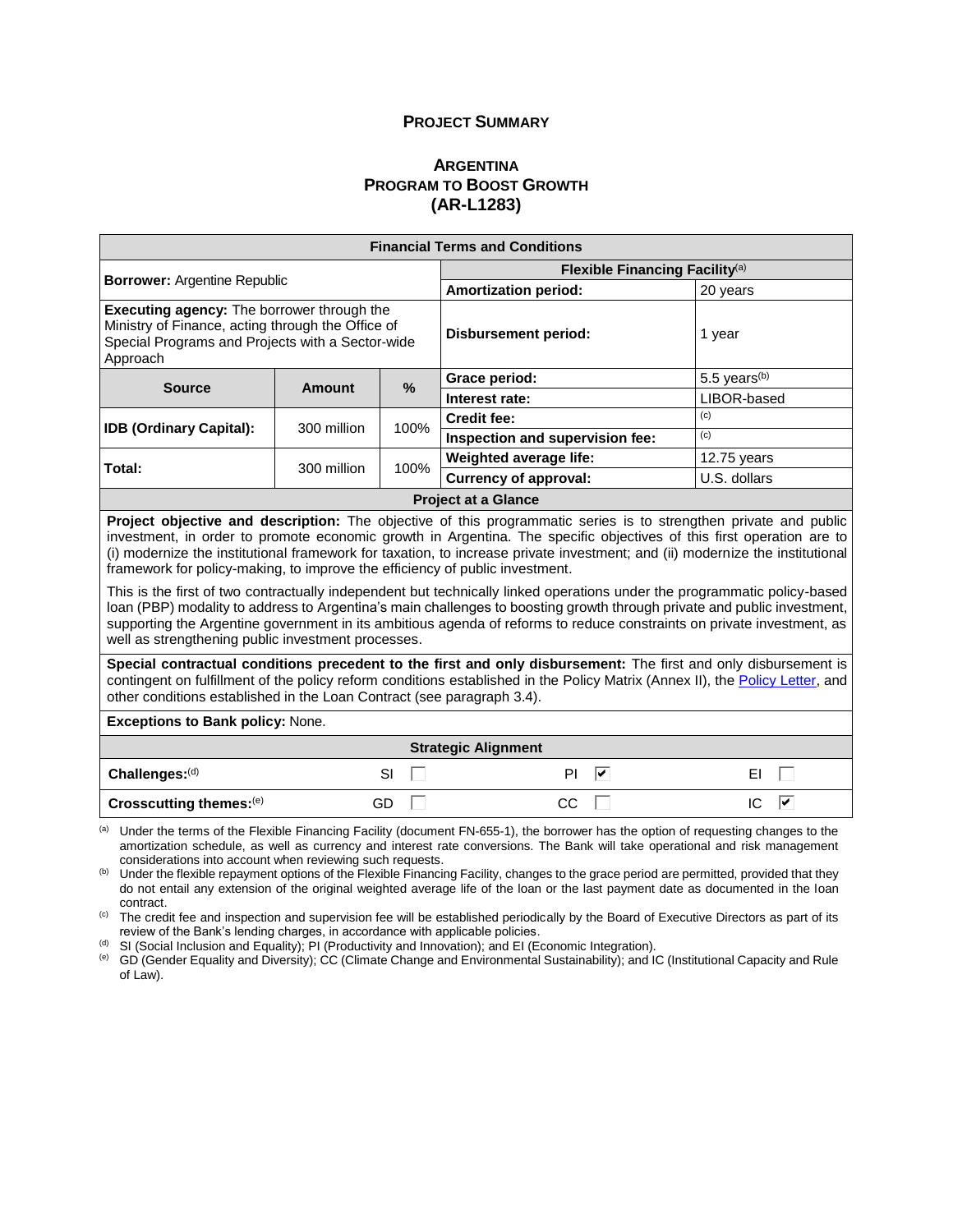## **I. PROJECT DESCRIPTION AND RESULTS MONITORING**

### **A. Background, problem addressed, and rationale**

- 1.1 **Recent economic performance.** After a recession in 2015-2016 with a cumulative 1.8% contraction in GDP, Argentina's economy returned to growth in 2017, expanding 2.9%, attributable to an 11.3% increase in total investment. Unemployment, as a result, declined from 8.5% to 8.1% between 2016 and 2018. Growth is expected to continue in 2018 and 2019 with mean growth rate projections of 3% for both years.<sup>1</sup> The main factor holding back growth may be the drought associated with the La Niña phenomenon, which could cost around 0.7% of GDP in reduced agricultural output. If a growth scenario is borne out in 2018, Argentina will have posted two consecutive years of economic expansion for the first time since 2011.<sup>2</sup>
- 1.2 Economic activity is expected to continue growing in 2018. On the demand side, investment should continue to boost growth through the lower cost of capital, pro-investment tax reform, and the infrastructure investment stimulus. The growth of total payroll should also continue driving private consumption, and exports should recover as economic growth picks up in Brazil. The market consensus expectation is for growth on the order of 3%, whereas the International Monetary Fund (IMF) projects a more modest gain of 2.5%.
- 1.3 Inflation, while still high (24.8% in 2017), has been on the decline since peaking at 47% in mid-2016. To reduce inflation, the Central Bank of the Argentine Republic (BCRA) has raised the ex ante real monetary policy rate to 11% from the negative pre-2016 levels. Inflation is projected at 22% in 2018, and 15% in 2019.<sup>3</sup>
- 1.4 On the fiscal front, the observed primary deficits have been around 4.2% of GDP in 2016 and 3.8% in 2017, while the federal debt-to-GDP ratio was 56.6% at year-end 2017.<sup>4</sup> To contain the deficit, the government is pursuing a four-year strategy of gradual fiscal consolidation aimed at substantially narrowing the primary deficit, while seeking to reduce tax distortions and promote infrastructure investment to boost long-term growth. The primary deficit is expected to decline gradually to 1.2% by 2020, which would help to stabilize debt at current levels.<sup>5</sup>

<sup>&</sup>lt;sup>1</sup> [Quarterly series on global supply and demand](http://www.indec.gob.ar/) of the National Statistics and Census Institute (INDEC)

<sup>&</sup>lt;sup>2</sup> Based on **INDEC's quarterly series on global supply and demand.** 

<sup>&</sup>lt;sup>3</sup> Market expectations survey (BCRA, April 2018).

<sup>4</sup> [Fiscal bulletin, Ministry of Finance.](https://www.minhacienda.gob.ar/onp/ejecucion/2017#bf)

<sup>5</sup> [Fiscal targets, Ministry of Finance.](https://www.minhacienda.gob.ar/secretarias/hacienda/metas-fiscales/)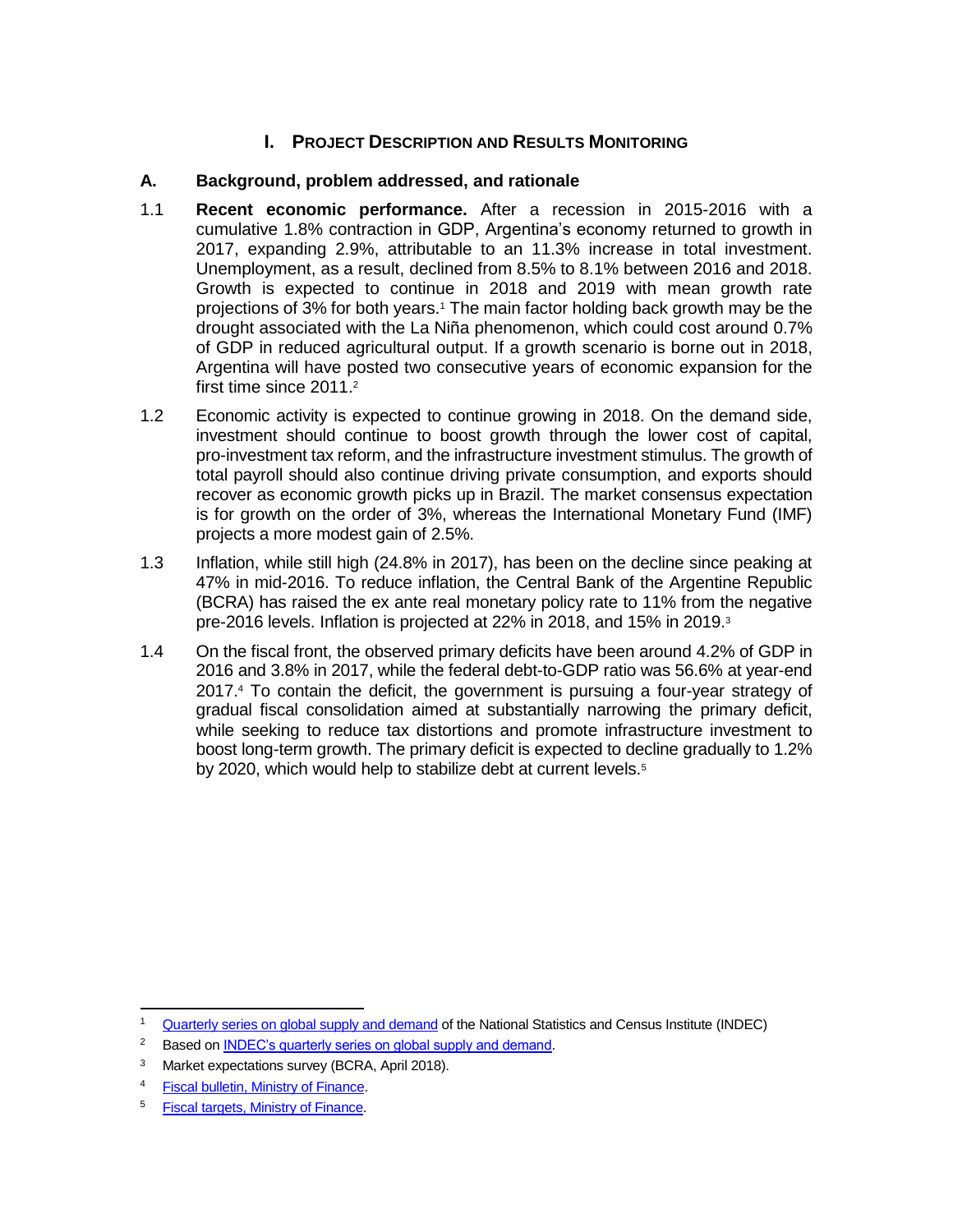|                                                      | 2012   | 2013   | 2014   | 2015   | 2016   | 2017   |
|------------------------------------------------------|--------|--------|--------|--------|--------|--------|
| Real GDP growth (% change)                           |        | 2.4    | $-2.5$ | 2.7    | $-1.8$ | 2.9    |
| Job growth $(\%)^{(a)}$                              | 1.3    | 0.9    | 0.1    | 2.2    | $-0.6$ | 0.5    |
| Inflation (end-of-period, %)                         | 23.2   | 27.0   | 36.5   | 28.1   | 35.6   | 24.8   |
| Tax revenues (% of GDP)(b)                           | 30.6   | 31.2   | 31.1   | 32.0   | 31.3   | 30.8   |
| Primary expenditure (% of GDP) $(c)$                 | 36.6   | 38.3   | 39.3   | 42.2   | 42.2   | 40.4   |
| National public sector primary deficit<br>(% of GDP) | $-1.1$ | $-2.3$ | $-3.4$ | $-4.1$ | $-4.2$ | $-3.8$ |
| Public sector debt (% of GDP)                        | 36.8   | 39.4   | 41.4   | 49.5   | 51.7   | 56.6   |

| Table 1. Selected economic indicators |  |  |
|---------------------------------------|--|--|
|---------------------------------------|--|--|

(a) Formal wage-based private employment (Argentine Social Security System (SIPA)).

(b) Net tax ratio of national and provincial government, excluding inflationary tax (Galiani and Afonso, 2018). (c) Total primary expenditure including national, provincial, and municipal government (Galiani and Afonso, 2018).

Source: INDEC quarterly series on global supply and demand and consumer price index, Quarterly Fiscal Bulletin, Ministry of Finance.

- 1.5 In view of its considerable financing needs, as well as the capital outflow from emerging countries as monetary policy normalizes in the United States, Argentina has begun negotiating a stand-by arrangement with the IMF. This arrangement significantly reduces the risk of a sudden stop in financing and the risk of high volatility.
- 1.6 **The challenge of economic growth.** Argentina faces the structural challenge of accelerating its medium-term growth. Its GDP per capita grew about 1.1% between 1960 and 2014, well below the rate of other countries in the region.<sup>6</sup> This low growth rate is attributable to low levels of investment and low productivity growth (IDB, 2016).<sup>7</sup> Total factor productivity rose only 0.4% per year on average between 1961 and 2014, while capital per worker also grew only 0.4% per year on average over the same period (IDB, 2016).
- 1.7 The main obstacle to growth since 1999 has been capital per worker, which made a negative contribution (-1.6%) to economic growth, while human capital and total factor productivity made positive contributions of 13% and 60.5%, respectively.<sup>8</sup> In line with this, growth in capital per worker has been even lower in the past five years, with an average annual increase of 0.2%. This is attributable to low levels of investment, which declined from 19.5% of GDP in 2007 to 14.8% in 2016. This level of investment lags significantly behind that of other countries in the region, such as Brazil (18%), Mexico (22.7%), and Chile (22.7%).
- 1.8 Raising the level of capital per worker will require greater private investment and efficiency in public investment (IDB, 2016). The main constraints and disincentives for investment by firms are related to an unsuitable business climate (IDB, 2016).<sup>9</sup>

  $6$  Average growth is even lower if taking into account the 1975-2014 period, when the growth rate was just 0.8%. Average growth over a similar period was 2.1% in Brazil, 4.6% in Chile, and 2.2% in Mexico [\(Country](http://idbdocs.iadb.org/wsdocs/getdocument.aspx?docnum=40653520)  [Development Challenges, Argentina\)](http://idbdocs.iadb.org/wsdocs/getdocument.aspx?docnum=40653520).

<sup>&</sup>lt;sup>7</sup> [Crecimiento en Argentina en el último siglo](https://idbg.sharepoint.com/teams/EZ-AR-LON/AR-L1283/_layouts/15/DocIdRedir.aspx?ID=EZSHARE-1899350182-15) [Growth in Argentina in the last century] (Gabriel Sanchez, 2014).

<sup>8</sup> [Country Development Challenges, Argentina.](http://idbdocs.iadb.org/wsdocs/getdocument.aspx?docnum=40653520)

Four methodologies were used to identify the main development challenges: diagnostic assessment of growth, analysis of sector development gaps, analysis of priorities for productivity and revenues, and analysis of regional development gaps. For more information, see [Country Development Challenges, Argentina.](http://idbdocs.iadb.org/wsdocs/getdocument.aspx?docnum=40653520)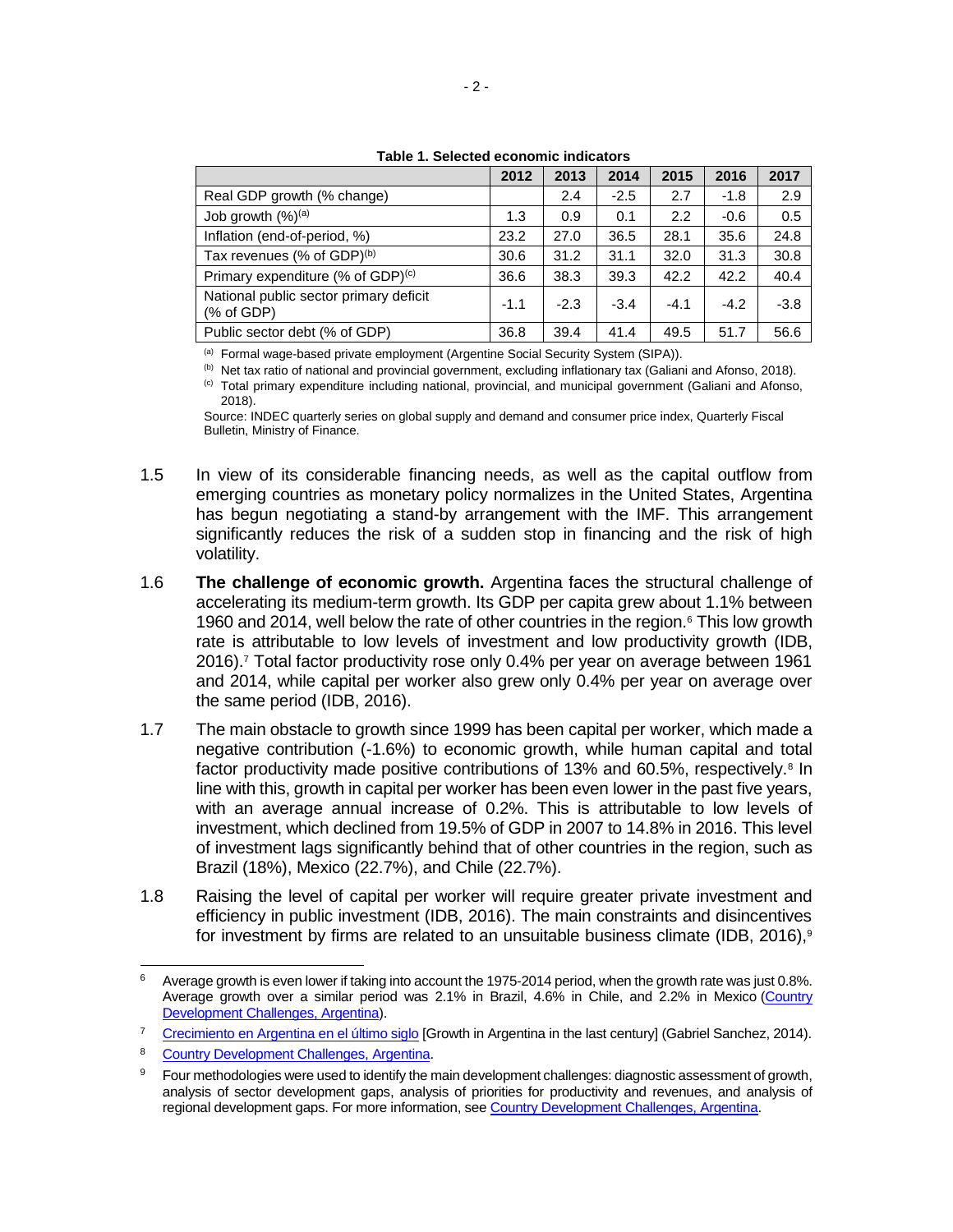partly as a result of: (i) distortionary fiscal policies, which reduce returns on investment; (ii) insufficient levels of financial intermediation and access to finance;<sup>10</sup> and (iii) transaction costs for existing firms and innovative startups.<sup>11</sup> Meanwhile, challenges at various stages of the public investment management process include: (i) low coverage of reporting and evaluation by the National Public Investment System (SNIP);<sup>12</sup> (ii) weaknesses in investment planning at public enterprises;<sup>13</sup> and (iii) lack of an effective framework for public-private partnerships (PPPs).

- 1.9 **Distortions of the tax system.** Argentina's tax system features a number of highly distortionary taxes that hamper business productivity, investment, and competitiveness [\(IDB, 2016](http://idbdocs.iadb.org/wsdocs/getdocument.aspx?docnum=40653520) and [Organization for Economic Cooperation and](https://read.oecd-ilibrary.org/economics/oecd-economic-surveys-argentina-2017_eco_surveys-arg-2017-en#page1)  [Development \(OECD\), 2017\)](https://read.oecd-ilibrary.org/economics/oecd-economic-surveys-argentina-2017_eco_surveys-arg-2017-en#page1). These highly distortionary taxes include high marginal rates for the corporate income tax, the bank transactions tax (ICDB), and the provincial tax on gross income (IIBB).
- 1.10 Argentina's corporate income tax rate of 35% is high by international standards, even disregarding the impact of the IIBB (OCDE, 2017).<sup>14</sup> Steep rates for this tax tend to curtail private investment by reducing returns on capital, thus discouraging investment (Galiani and [Afonso, 2018\)](http://focoeconomico.org/2018/01/17/impuestos-en-argentina/).<sup>15</sup> This leads to lower levels of investment, productivity, and economic growth [\(Schwellnus C. and Arnold J., 2008;](https://ideas.repec.org/p/cii/cepidt/2008-19.html) Arnold, J., [Brys, B., Heady, C., Johansson, A., Schwellnus, C.; and Vartia,](https://onlinelibrary.wiley.com/doi/abs/10.1111/j.1468-0297.2010.02415.x) L., 2011).
- 1.11 The bank transactions tax (ICDB), which was instituted as an emergency measure during the 2001 crisis, is a tax on banking transactions by individuals and entities. It has a negative impact on financial intermediation. [Kirilenko and Summers \(2004\)](http://citeseerx.ist.psu.edu/viewdoc/download?doi=10.1.1.13.7799&rep=rep1&type=pdf) showed that this type of tax leads to a 28% to  $47%$  contraction in the bank transaction base, resulting in higher costs of financing and lower levels of productivity.<sup>16</sup>

<sup>&</sup>lt;sup>10</sup> Argentina's ratio of lending to the private sector as a percentage of GDP is extremely low at 14.3%, (BCRA). Se[e Country Development Challenges, Argentina.](http://idbdocs.iadb.org/wsdocs/getdocument.aspx?docnum=40653520)

<sup>11</sup> The World Economic Forum (WEF) ranks Argentina 128th out of 137 countries on the specific indicator of cost of public regulations.

 $12$  There was no centralized registry or evaluation of projects channeled through Capital Transfers and the Priority Investment Program (62% of projected expenditure on public works). Only partial registry is available for direct real investment (65%), while registry of transfers is virtually nonexistent (12%). Source: National Public Investment Office (DNIP).

<sup>&</sup>lt;sup>13</sup> Center for the Implementation of Public Policies Promoting Equity and Growth (CIPPEC), 2016.

<sup>&</sup>lt;sup>14</sup> The average in the region is 31.5%, while the OECD average is 31.1% (Galiani and Afonso, 2018).

<sup>&</sup>lt;sup>15</sup> The literature shows that corporate income taxes have the heaviest adverse impact on growth due to the sensitivity of investment by firms, including investment in research and development as well as fixed investment [\(Fiscal Policy and Management Sector Framework Document\)](http://idbdocs.iadb.org/wsdocs/getDocument.aspx?DOCNUM=40051820). The literature also shows that the effects tend to be sustainable over time when the tax cut is financed by reducing public expenditure and not through debt, which would eventually increase interest rates, reducing the impact of the tax cut on interest rates. For a review of the literature, see Auerbach and Smetters, *The Economics of Tax Policy*, 2017.

<sup>&</sup>lt;sup>16</sup> [Aghion, Philippe, Peter Howitt, and David Mayer-Foulkes, 2005](http://www.nber.org/papers/w10358.pdf) showed that access to finance is one of the most important variables for economic convergence, as it impacts total factor productivity by encouraging innovation and research and development (Aghion, P.; Angeletos, G.-M.; Banerjee, A. & Manova, K., 2010), efficient allocation of capital to projects with higher returns [\(Galindo, Arturo Jose; Micco, Alejandro, 2007\)](http://documents.worldbank.org/curated/en/592041468180900169/Creditor-protection-and-credit-response-to-shocks), and access to new markets and segments with demand for greater added value [\(Beck, 2002;](http://documents.worldbank.org/curated/en/140421468761663814/Financial-development-and-international-trade-is-there-a-link) [Minetti and Zhu,](https://msu.edu/~zhuc/CreditRationing.pdf)  [2011;](https://msu.edu/~zhuc/CreditRationing.pdf) [Manova, 2012;](https://academic.oup.com/restud/article-abstract/80/2/711/1538317) [Muuls, 2015\)](https://www.sciencedirect.com/science/article/pii/S0022199614001482), as well as by reducing the impact of volatility and macroeconomic shocks [\(Cavallo, E. A.; Galindo, A.; Izquierdo, A. & León J.J., 2013.;](https://www.sciencedirect.com/science/article/pii/S0261560612001763) Aghion et. al., 2005).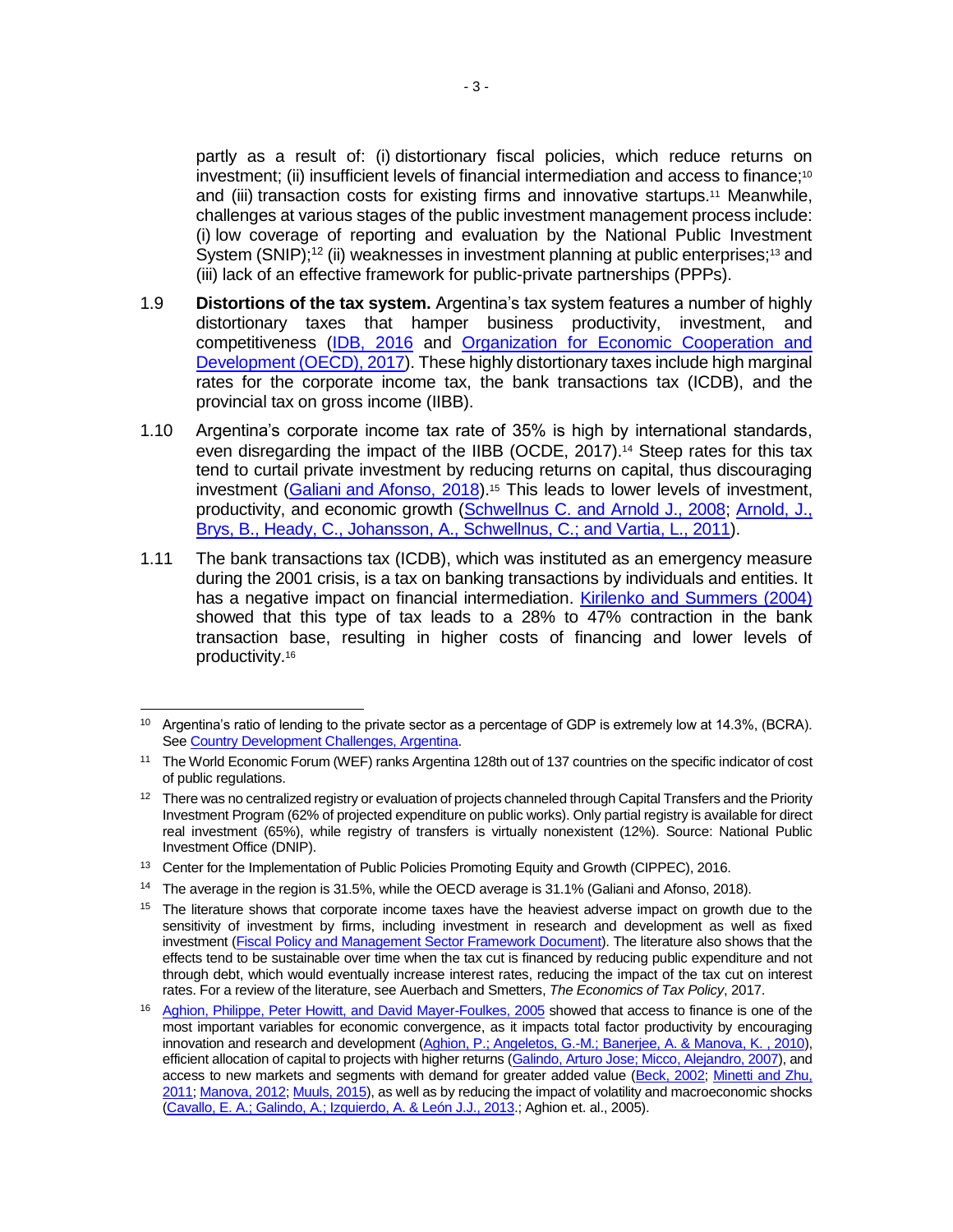- 1.12 The provincial tax on gross income (IIBB) is a tax on sales, which makes investment less profitable and therefore less attractive. It also impacts productivity and exports (IDB, 2016) because it taxes intermediate sales, thereby triggering a cascade effect that encourages vertical integration and harms sectors whose intermediate stage is more significant (IDB, 2016). Moreover, it has a negative effect on interprovincial trade and encourages geographic concentration due the fact that the tax rate varies from one province to another. This is tantamount to the existence of internal customs duties, significantly increasing the cost of taxpayer compliance (Galiani and Afonso, 2018).
- 1.13 While these three taxes are highly distortionary, reducing or abolishing them has proven difficult due to the significant revenues that they represent. The revenue intake from these taxes was equivalent to 7.8% of GDP in 2017.<sup>17</sup> Fiscal space must be created to cut these taxes without undermining the sustainability of the public finances, whether by raising other, less distortionary taxes or by reining in growth in public expenditure.
- 1.14 **Financing challenges for existing firms and startups.** The conditions that increase the number innovative enterprises are related to the ability to create startups and the opportunities to secure financing for them and to help them grow quickly [\(IDB, 2017\)](http://www.iadb.org/document.cfm?id=EZSHARE-1612649889-13). While Argentina has shown that it has the capacity to produce dynamic startups, its entrepreneurial environment has major weaknesses in terms of financing. Argentina's overall challenges in financing are associated with, inter alia, low levels of financial intermediation related to the ICDB and macroeconomic volatility related to high inflation (IDB, 2016; Kirilenko and Summers, 2004; Sánchez, Gabriel; Butler, Inés; [and Rozemberg, Ricardo, 2011\)](https://publications.iadb.org/handle/11319/3095). The persistence of these unfavorable conditions over a number of years resulted in Argentina's extremely low level of lending to the private sector as a percentage of GDP (14.3%) (BCRA), compared to the much higher levels of comparable countries, such as 112.1% in Chile, 62.2% in Brazil, and an average of 49% for Latin America and the Caribbean and 147.1% for OECD countries (IDB, 2016). Argentina's current administration has begun to change this situation. Measures thus far include the elimination of minimum interest rates on fixed-term deposits and maximum interest rates on consumer loans,<sup>18</sup> greater information on bank fees,<sup>19</sup> simplified procedures for opening accounts, and introduction of an inflation-indexed unit.<sup>20</sup> As a result, lending to firms increased by more than 20% in real terms in 2017, reaching its highest level in 16 years.<sup>21</sup>
- 1.15 Financing for innovation and startups faces special challenges, even in sound financial markets. Such financing is adversely affected by known market defects, such as information asymmetry, as well as by the special features of technology risk and the valuation of intangible assets in knowledge-based startups. This is why special structures are developed in countries promoting new, dynamic knowledge-

<sup>&</sup>lt;sup>17</sup> Fiscal Bulletin, Ministry of Finance.

<sup>18</sup> Decree 30/2018, Official Bulletin of the Argentine Republic.

<sup>19</sup> Memorandum A 5928, BCRA.

<sup>20</sup> "Purchase value units," created by Law 27,271.

<sup>&</sup>lt;sup>21</sup> Source[: BCRA,](http://www.bcra.gob.ar/) in its series of reports on lending and deposits of the nonfinancial private sector, disaggregated by type of account holder, end-of-month balances.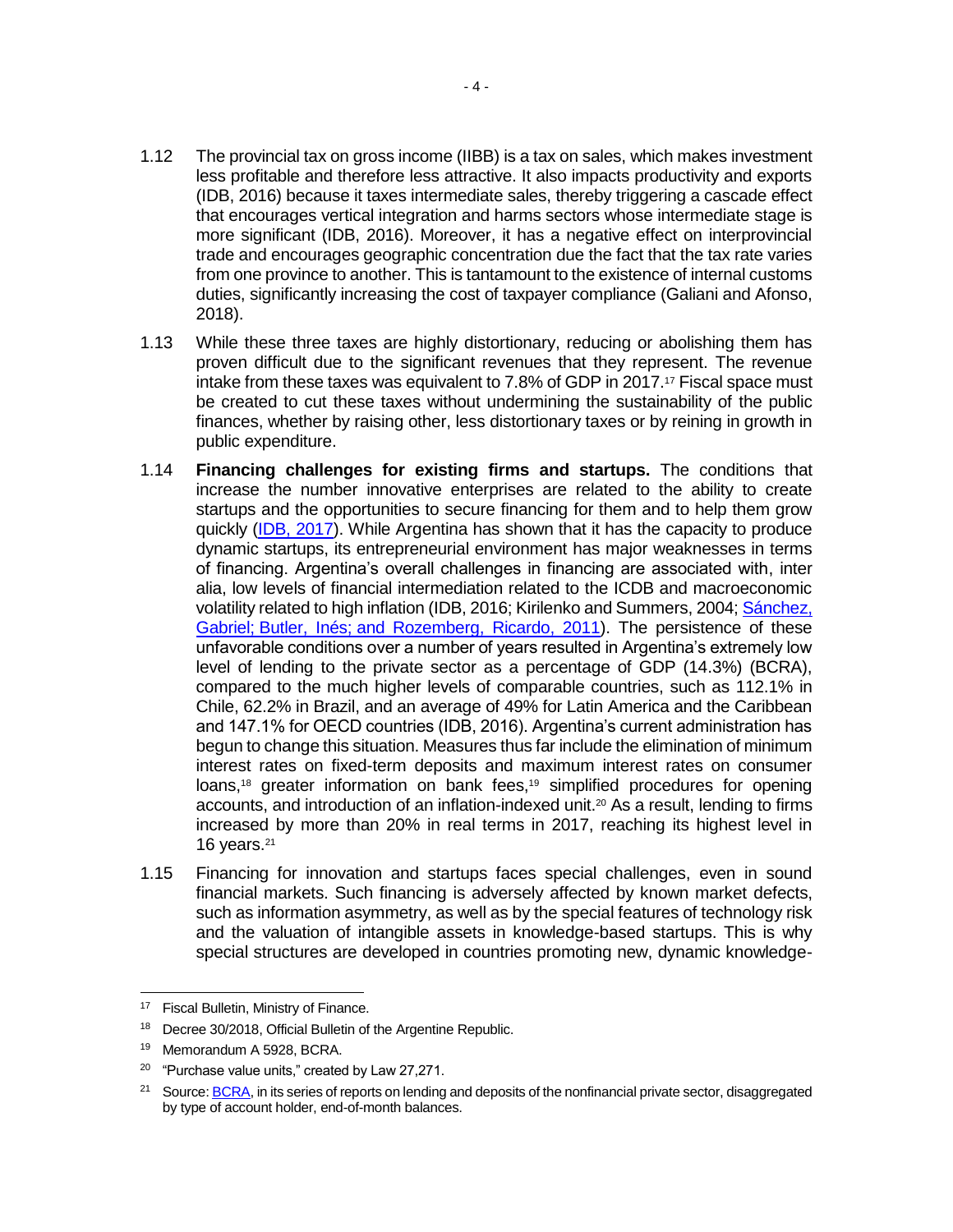based enterprises, in addition to the usual offerings in financial markets, to ensure an effective flow of financing for such enterprises (IDB, 2017). In addition to the specific challenges described here, this type of innovative enterprise in Argentina faces the general challenges of shallow financial markets. Argentina placed 39th out of the 60 countries ranked in the Index of Systemic Conditions for Dynamic Enterprise (2016), and third among the 15 Latin American countries ranked in terms of quality of the entrepreneurial ecosystem. Of the 10 indicators measured, Argentina ranked lowest in access to finance, at 14th out of 15 countries in the region.

- 1.16 **Transaction costs for existing firms and innovative startups.** In a market economy, it is business owners and entrepreneurs who identify business opportunities and capitalize on them by investing in their companies or starting new ones. If high transaction costs make it difficult to capitalize on these opportunities, the pace at which new companies are started or new investments are made slows down, and growth and returns on productivity are undermined (IDB, 2016 and IDB, 2017). Up to 2015, Argentina accumulated a system of regulations and taxes that had an adverse effect on its business climate. The World Economic Forum (WEF) ranked Argentina's economy 92nd out of 137 in terms of general competitiveness, and 113th on the institutions pillar; $^{22}$  on this pillar, the WEF ranked Argentina 128th for the specific indicator of costs of public regulations, $23$  due to the number of procedures and the amount of time it takes to start a business. The 92nd-place ranking in the 2017-2018 report reflects an improvement of 12 notches over the previous year, as a result of initial reforms undertaken by the current administration (WEF, 2018).
- 1.17 **Weaknesses in public investment and lack of a PPP framework.** Inefficiencies in public investment management processes lower the quality of public infrastructure [\(IMF, 2015\)](http://www.imf.org/external/np/pp/eng/2015/061115.pdf) and tend to reduce economic growth [\(Gupta, S.; Kangur, A.;](https://www.sciencedirect.com/science/article/pii/S0305750X13002635)  [Papageorgiou, C.; and Wane, 2014\)](https://www.sciencedirect.com/science/article/pii/S0305750X13002635). Argentina faces challenges at the various stages of the investment management process. At the project planning and selection stages up until 2016, less than half of public sector investment underwent an ex ante review process whereby investments were listed and evaluated by the SNIP.<sup>24</sup> This is associated with a lack of political support for the SNIP, which allowed much of public investment to bypass the system (Tamblay, 2018). Also in the planning and selection stages are weaknesses related to the lack of project evaluation methodologies and social pricing estimates (Tamblay, 2018). At the investment execution phase, in 2015 only about 40% of projects with a current budgetary allocation posted expenditures, which suggests significant delays in executing works. Linkage with other key systems of public administration, such as budgeting

<sup>22</sup> WEF, 2018.

<sup>&</sup>lt;sup>23</sup> To account for year-to-year changes, we will use the absolute values for these indicators: 4, 3.3, and 2.4, respectively.

<sup>&</sup>lt;sup>24</sup> There was no centralized registry or evaluation of projects channeled through Capital Transfers and the Priority Investment Program (62% of projected expenditure on public works). A partial registry (only 65%) is available for real direct investment, while the registry for transfers is nearly nonexistent (12%).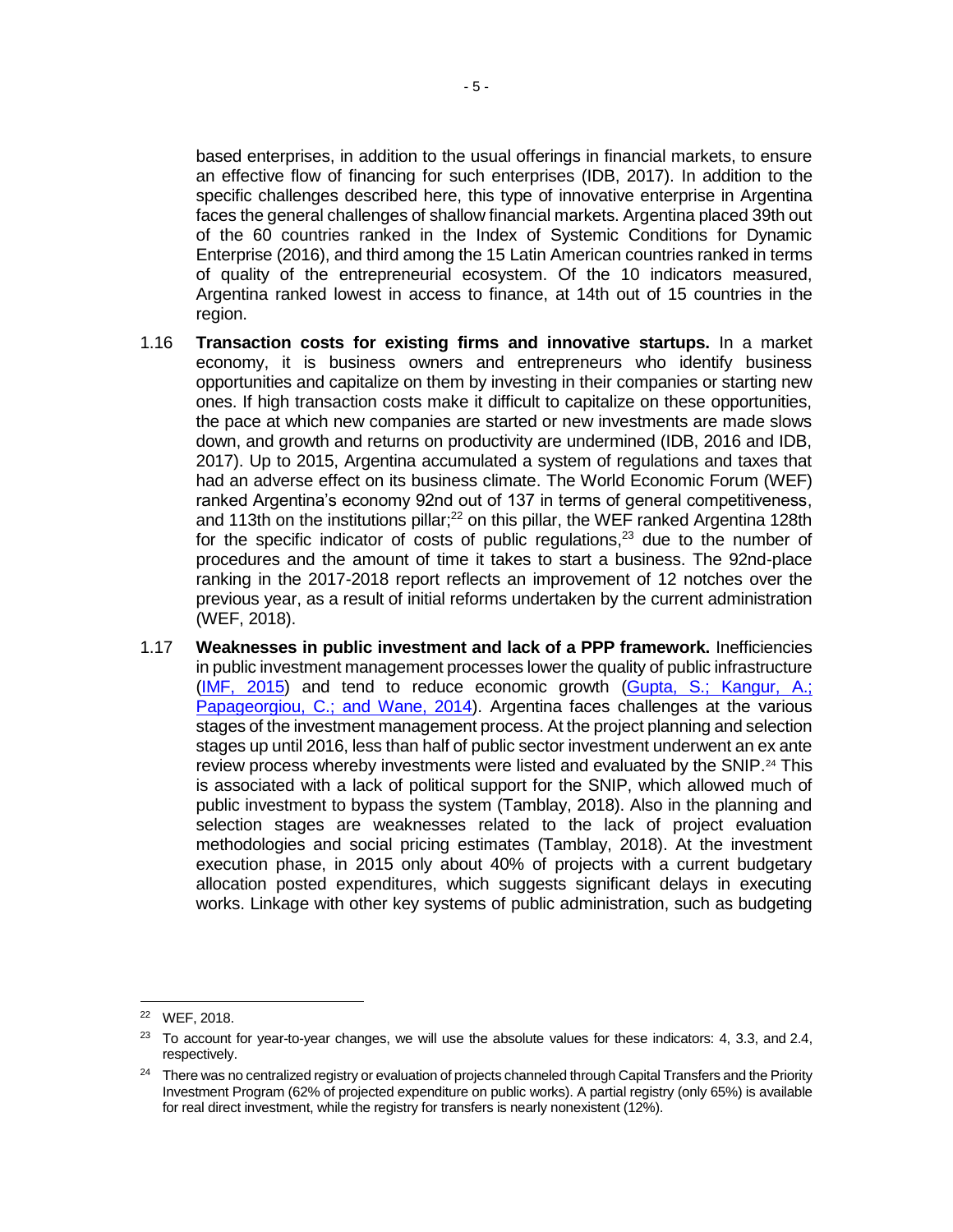systems, is also weak (De Raco, 2017). No methodologies are in place for ex post evaluation of project outputs, outcomes, and impacts.<sup>25</sup>

- 1.18 Additionally, public enterprises are responsible for executing 70% of investment and have weaknesses in their oversight and corporate governance mechanisms.<sup>26</sup> Public enterprises lack formal corporate governance mechanisms to ensure quality and relevance in their investments.<sup>27</sup> Up until 2016, the lack of a central entity to oversee public enterprises impacted their returns and the effectiveness of their investments.<sup>28</sup> Moreover, the lack of a legal framework governing and providing legal certainty for PPPs, as well as the weakness of project execution units at individual ministries, were associated with contracts being broken in the wake of the 2002 crisis and the low level of utilization of PPPs.<sup>29</sup>
- 1.19 **Reform agenda to boost growth.** The Government of Argentina has made it a priority to reestablish the private sector as the engine of development and to build a more efficient and transparent State to support growth.<sup>30</sup> The government undertook an ambitious reform agenda in 2017 to lessen constraints on private investment and strengthen public investment processes. To such end, it has undertaken a tax reform process at both the federal and provincial levels to reduce distortionary taxes within a framework of fiscal responsibility. Reform processes are also under way to make public investment more efficient and encourage entrepreneurship. These reforms have been supported by the Bank and coincided with preparation of this operation.
- 1.20 **National tax reform.** In late 2017, the Argentine government undertook a national tax reform initiative $31$  aimed primarily at encouraging investment and gradually reducing the tax burden. The main features of this initiative include the following:
	- a. Lowering the corporate income tax rate on undistributed earnings from 35% to 25% within four years. This will encourage companies to reinvest their earnings.
	- b. Making the ICDB tax-deductible. The government's reform initiative would, within five years, allow the ICDB to be fully deducted from earnings, eliminating the financial disintermediation effect.
- 1.21 **Provincial tax reform.** In late 2017 the provincial governments and the national government reached a "Fiscal Consensus"<sup>32</sup> aimed at harmonizing tax structures

 <sup>25</sup> The empirical literature also underscores the importance of project design, selection, implementation, and evaluation in the final impact of investments [\(Esfahani and Ramirez, 2003;](https://www.sciencedirect.com/science/article/pii/S0304387802001050) [Haque and Kneller, 2008\)](http://hummedia.manchester.ac.uk/schools/soss/cgbcr/discussionpapers/dpcgbcr98.pdf). Emerging countries could improve the quality of their infrastructure by an average of 40% without having to increase expenditure, compared to 27% for developed countries and 55% for the lowest-income countries (IMF, 2015; Gupta et al., 2014). In other words, the average emerging country squanders about 40% of its public investment due to weaknesses in the public investment process. Argentina could improve its infrastructure quality by more than 35% at the same level of public investment (IMF, 2015).

<sup>26</sup> Source: DNIP.

<sup>27</sup> OECD, 2017.

<sup>&</sup>lt;sup>28</sup> The OECD (2017) estimates that improved governance of public enterprises could boost economic growth by as much as 0.9% of GDP.

 $29$  Auguste, 2012.

<sup>&</sup>lt;sup>30</sup> Source[: Government Objectives.](https://www.casarosada.gob.ar/objetivosdegobierno/)

<sup>31</sup> Law 27,430.

<sup>32</sup> Law 27,429.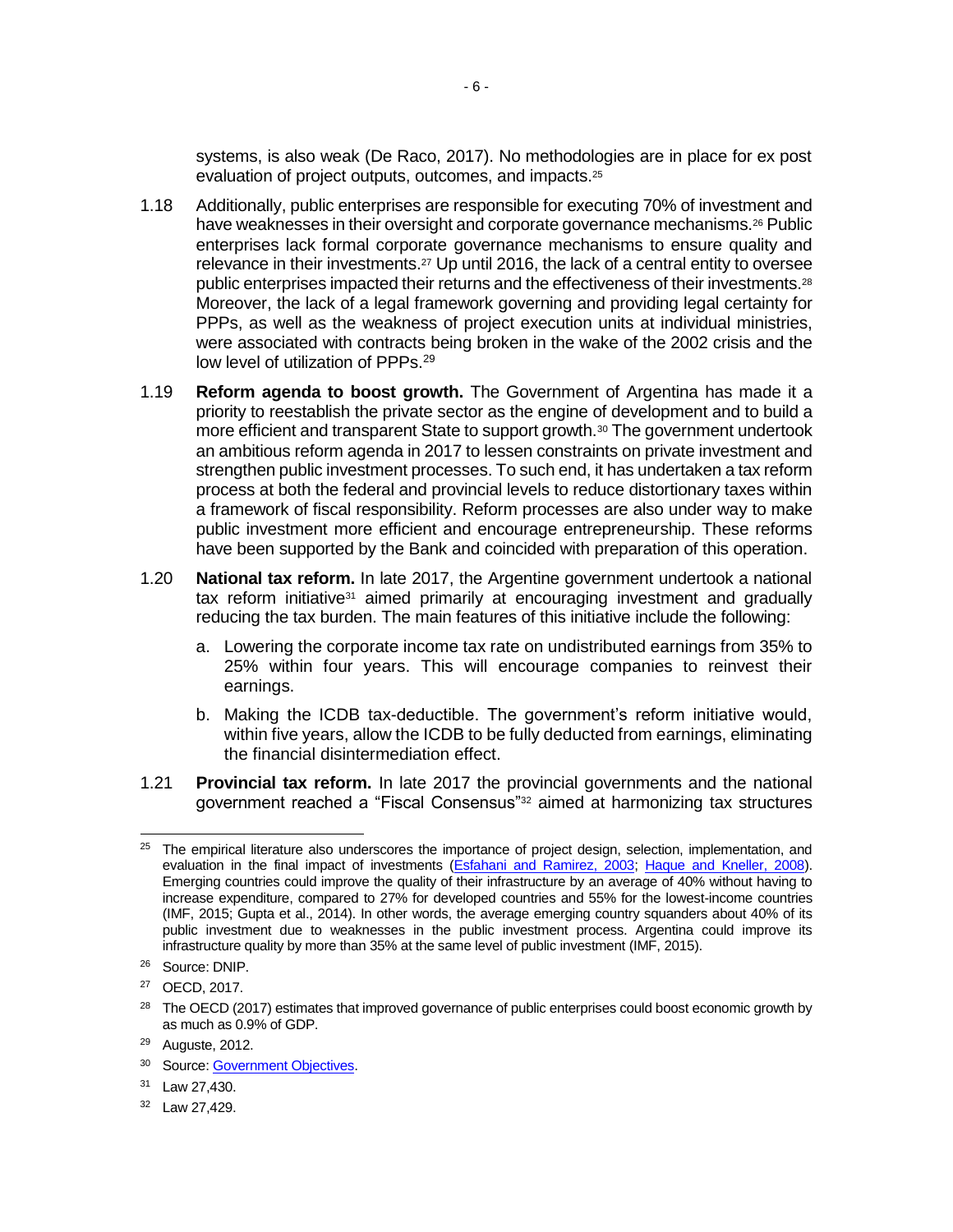across provinces to promote investment, jobs, and economic growth. Reducing the provincial tax on gross income (IIBB) is one of the most significant tax-related commitments undertaken by the provinces in the Fiscal Consensus. Provinces have agreed to (i) reduce tax rates within five years, with an exemption for primary production sectors, in order to reduce cascade effects; (ii) eliminate differential treatment based on where a company is based or where an establishment is located, in order to eliminate the "internal customs" effect; and (iii) reduce taxes on exports.

- 1.22 **Fiscal responsibility.** Reducing these taxes will entail a loss of revenue equivalent to at least 1.5% of GDP for the various levels of government.<sup>33</sup> To prevent this from adversely impacting public finances, the national government and provincial governments are also pursuing reforms to strengthen current expenditure and increase revenues from less distortionary taxes. Below are some of the most significant measures to strengthen fiscal responsibility:
	- a. Amendment of the Fiscal Responsibility Law to prevent current primary expenditure of the national and provincial governments from increasing at a faster pace than inflation or population growth. This will allow economic growth to gradually reduce the weight of public expenditure in GDP while creating fiscal space to reduce the tax ratio and improve the tax system (Galiani and Afonso, 2018). Growth in public expenditure—which rose from 26% of GDP in 2006 to 42.2% in 2016—has been one of the most significant limiting factors in the effort to reduce distortionary taxes in Argentina.<sup>34</sup> <sup>35</sup>
	- b. Reduction of differential subsidies for the Buenos Aires Metropolitan Area in energy by 2019, and in transportation by 2021. These subsidies were equivalent to more than 3% of GDP in 2016.
	- c. Proposal for a federal tax revenue sharing initiative, based on each jurisdiction's areas of responsibility, services, and roles. This initiative will include objective criteria for distribution and achieve targets for an equivalent degree of development across provinces.<sup>36</sup>
	- d. Property tax. To partially replace revenues from the IIBB with revenues from less distortionary taxes, the provinces agree to (i) create a federal agency, with the participation of the provinces, which will issue market-based property

<sup>33</sup> Source[: Draft tax reform initiative](https://www.minhacienda.gob.ar/dujovne-presento-el-proyecto-de-reforma-tributaria/).

<sup>&</sup>lt;sup>34</sup> This increase is primarily due to (i) an increase of 4.8 percentage points of GDP in total payroll, especially at the provincial level; (ii) an increase of 4.7 percentage points of GDP in social security expenditure; and (iii) an increase of 5 percentage points of GDP in transfers to the private sector, primarily due to increased energy subsidies. By contrast, investment as a percentage of total expenditure by the national public sector declined from 12% in 2007 to 8% in 2016 (IDB, 2016; Galiani and Afonso, 2018).

 $35$  The increase in current expenditure is related to a weak fiscal responsibility framework that, despite rules on growth in primary expenditure and on balanced budgeting, disregarded expenditure related to promoting economic activity, sustaining employment levels, and covering health emergencies (Federal Council on Fiscal Responsibility, 2017).

<sup>&</sup>lt;sup>36</sup> As demonstrated in the literature on fiscal federalism and decentralization, this high degree of dependence on transfers creates incentives that run contrary to fiscal responsibility and efficiency, since a government that receives a significant percentage of its revenues from outside its jurisdiction lacks the requisite level of contact between taxpayers and public expenditure and may pursue a more expansive approach than it would otherwise [\(Fretes and Ter-Minassian, 2015;](https://publications.iadb.org/bitstream/handle/11319/6883/FMM_BK_Descentralizando_los_ingresos_fiscales_en_Am%c3%a9rica_Latina.pdf?sequence=4&isAllowed=y) [Qian and Weingast, 1997;](https://pubs.aeaweb.org/doi/pdfplus/10.1257/jep.11.4.83) [Oates, 1999\)](https://pubs.aeaweb.org/doi/pdfplus/10.1257/jel.37.3.1120).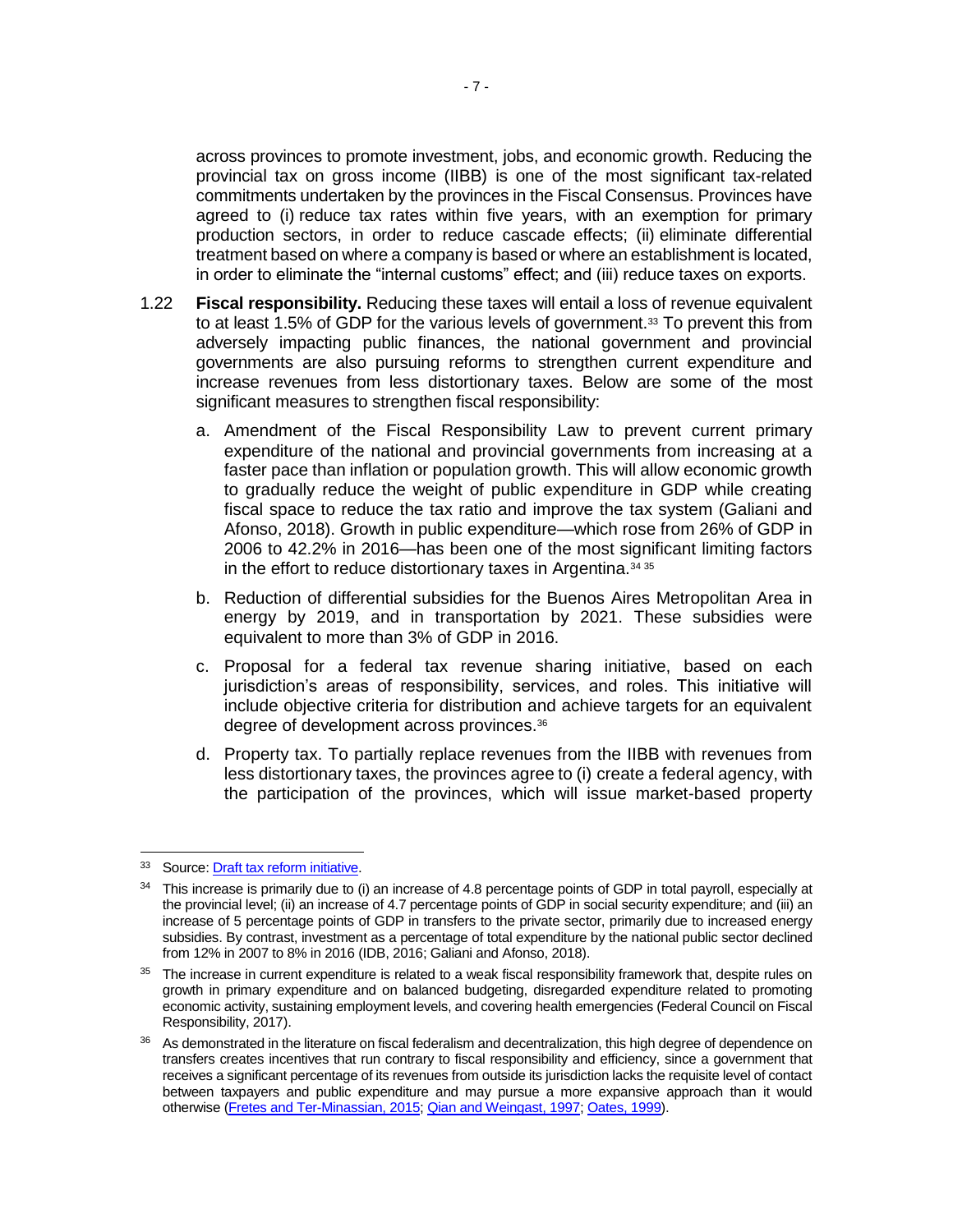appraisals for tax purposes; (ii) use the appraisals issued by the federal entity; and (iii) set tax rates within a range of 0.5% to 2% of the appraised value.

- 1.23 **Strengthening the public investment process.** The national government has demonstrated its commitment to strengthening the SNIP by pursuing reforms to restore the role of the National Public Investment Office (DNIP) in the budgeting process. Responsibilities related to public investment and the DNIP were transferred in late 2017 from the Ministry of Production to the Office of the Cabinet Chief (JGM), and the Office of the Undersecretary for Budget Evaluation and Public Investment was designated as the authority responsible for implementing the SNIP. This reform reestablishes the SNIP's role in Argentina's national budgeting process.
- 1.24 The Government of Argentina will also undertake a number of reforms in the medium term to strengthen the SNIP, including (i) allowing for monitoring of budgetary execution through the Public Investment Project Bank (BAPIN) and automating the process of charging capital expenditures to the budget by linking the systems of the BAPIN and the Integrated Financial Information System (SIDIF); and (ii) adjusting the SNIP regulatory framework to simplify the requirements for institutions in issuing decisions.<sup>37</sup>
- 1.25 The Government of Argentina has also undertaken a process aimed at making public investment in public enterprises more efficient through PPPs. The national government has made progress in creating a unit within the orbit of the JGM to centralize oversight and monitoring of public enterprises, as well as in establishing corporate governance guidelines for public enterprises. The national government has also made progress in passing a PPP law and issuing regulations under it in 2017, and the Office of the Undersecretary for Public-Private Partnerships was created within the Ministry of Finance in 2018.<sup>38</sup> A remaining challenge along these lines is to develop a framework of transparency and fiscal responsibility, to ensure that the impact of PPPs on public accounts is sustainable.<sup>39</sup>
- 1.26 **Strengthening entrepreneurship.** To enhance the business climate and foster the emergence of dynamic startups, the federal government passed [Law 27,349](http://servicios.infoleg.gob.ar/infolegInternet/anexos/270000-274999/273567/norma.htm) to Support Venture Capital, now being implemented. This law led to the following improvements: (i) simplification of procedures through establishment of a new category of enterprise, known as a "simplified stock corporation" (SAS), which can be created online in a single day by meeting simple requirements; (ii) creation of the National Venture Capital Fund (FONDCE) to finance projects with seed capital and cofinance 13 accelerators to provide technical support for dynamic startups and finance their growth; and (iii) creation of tax stimuli for venture capital investors and issuance of regulations for a framework of new crowdfunding mechanisms.
- 1.27 **Executive order to cut bureaucracy simplify procedures.** Argentina's executive branch issued [Executive Order 27/2018](http://servicios.infoleg.gob.ar/infolegInternet/anexos/305000-309999/305736/norma.htm) to amend various laws and regulations that imposed unnecessary regulatory costs on the private sector. The main areas benefiting from this executive order are (i) companies, by improving the process for starting companies and making SASs more compatible with other laws; (ii) financing

 $\overline{a}$ <sup>37</sup> Source: DNIP.

<sup>38</sup> Decree 174/2018.

<sup>&</sup>lt;sup>39</sup> For a review of best practices for bringing transparency to the fiscal impact of PPPs, see Fiscal and accounting [note: Public-private partnerships.](http://idbdocs.iadb.org/wsdocs/getDocument.aspx?DOCNUM=EZSHARE-1899350182-35)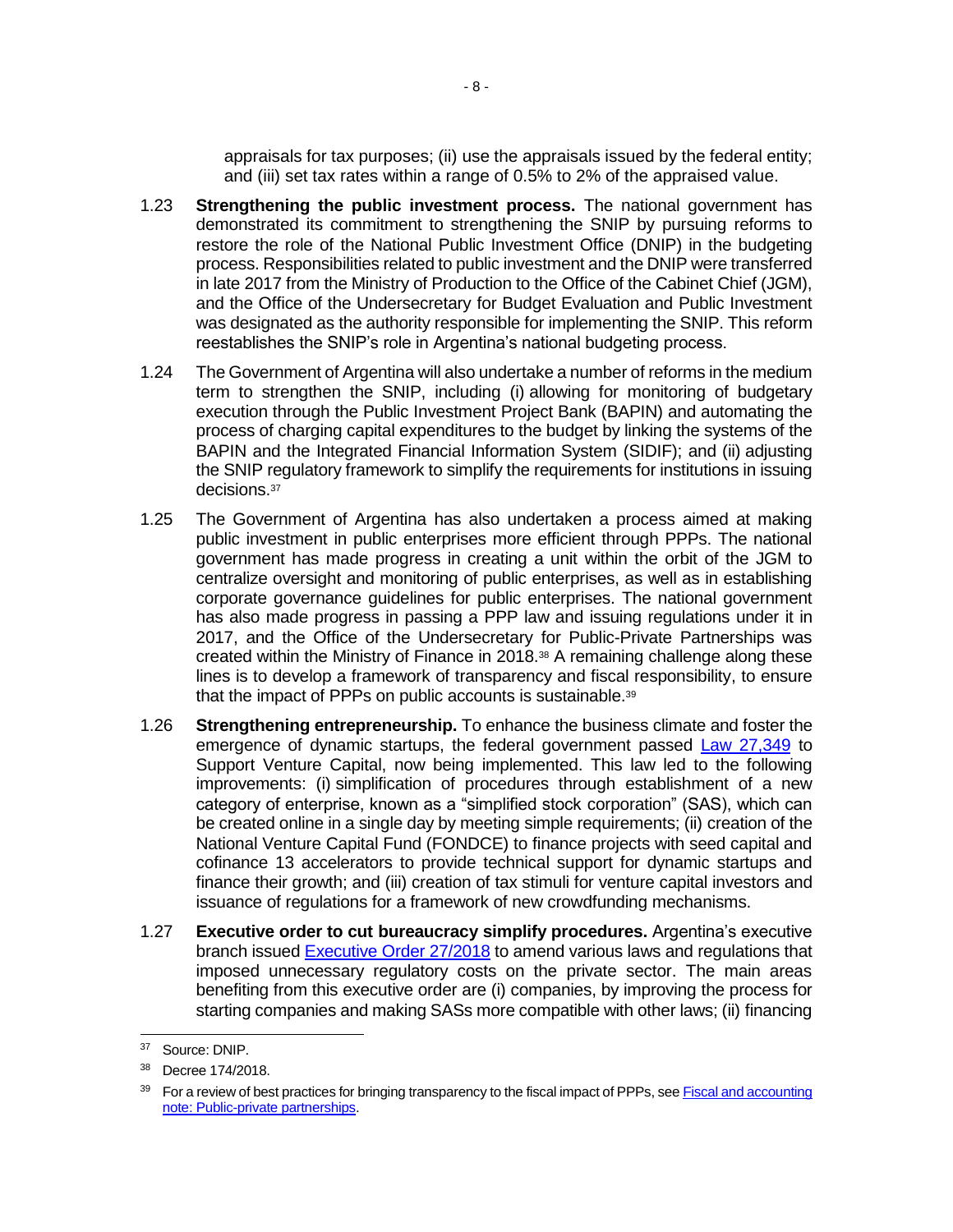for small and medium-sized enterprises, by simplifying the process whereby they secure various forms of financing for development, including changes in the operation of a public guarantee fund and in the regulations governing "mutual guarantee associations;" (iii) metrology, through a comprehensive review of procedures related to approval of review instruments in order to shorten processes and simplify procedures; (iv) trademarks and patents, by simplifying and scaling back procedures for registering trademarks and securing patents, through the adoption of international best practices; (v) labor markets, by improving the operation of the Public Registry of Employers with Labor Sanctions (REPSAL); and (vi) industrial regulations, by eliminating a mandatory registry for industries and facilitating the investment process in the automotive industry.

- 1.28 **Sector knowledge.** There is an extensive body of literature on the impacts of various types of taxes on growth, along with recommended reforms (Myles, [2009a,](https://www.oecd-ilibrary.org/deliver?redirecturl=http%3A%2F%2Fwww.keepeek.com%2FDigital-Asset-Management%2Foecd%2Feconomics%2Feconomic-growth-and-the-role-of-taxation-theory_222800633678&isPreview=true&itemId=%2Fcontent%2Fpaper%2F222800633678) [2009b,](https://www.oecd-ilibrary.org/docserver/222781828316.pdf?expires=1525379041&id=id&accname=guest&checksum=E669A434EACE60FE67964F1455C0A4A5) [2009c;](https://www.oecd-ilibrary.org/docserver/222775817802.pdf?expires=1525379099&id=id&accname=guest&checksum=4EF4FE9C1C1498E828E24B07B603FC7D) [OECD, 2010,](https://read.oecd-ilibrary.org/taxation/tax-policy-reform-and-economic-growth_9789264091085-en#page1) [Martínez-Vázquez, J., V. Vulovic, and G. Canavire-](https://publications.iadb.org/handle/11319/4583)[Bacarreza,](https://publications.iadb.org/handle/11319/4583) 2013; [Mirrlees, J., A. Stuart, T. Besley, R. Blundell, S. Bond, R. Chote,](http://www.ucl.ac.uk/~uctp39a/MirrleesReview_FS_2011.pdf)  [M. Gammie, P. Johnson, G. Myles, and J. Poterba, 2011;](http://www.ucl.ac.uk/~uctp39a/MirrleesReview_FS_2011.pdf) and Auerbach and Smetters, 2017). The most significant conclusions for this program are as follows: $40$ (i) property taxes are least likely to have an adverse impact on growth and distort the allocation of resources for savings and investment; and (ii) corporate income taxes have the greatest adverse impact on growth, due to the sensitivity of investment by firms. The economic literature offers ample evidence on the effectiveness of the program's primary measures. Auerbach and Smetters (2017) and the IDB (2016) both reviewed the literature and concluded that lowering the corporate income tax rate, when financed with reduced spending, is associated with higher levels of investment and economic growth. A number of studies in the empirical literature have found that distortionary taxes have an adverse impact on economic growth. Noteworthy among this literature are the papers by Kneller et al. (1999) and [Gemmell, N., Kneller, R. and Sanz, I. \(2011\)](https://onlinelibrary.wiley.com/doi/pdf/10.1111/j.1468-0297.2010.02414.x) for developed countries and [Acosta-Ormaechea and Yoo \(2012\)](https://www.imf.org/~/media/Websites/IMF/imported-full-text-pdf/external/pubs/ft/wp/2012/_wp12257.ashx) for developed and developing countries. Additionally[, Arnold J. \(2008\)](http://www.oecd.org/officialdocuments/publicdisplaydocumentpdf/?doclanguage=en&cote=eco/wkp(2008)51) and Arnold, J. et al. (2011) found that corporate income taxes are the most harmful of all distortionary taxes. While these papers do not address the economic mechanisms that lead to lower growth rates, these mechanisms may be related to a decrease in private investment and productivity. Schwellnus, C. and Arnold, J.(2008) and [Vartia \(2008\)](https://www.oecd-ilibrary.org/docserver/230022721067.pdf?expires=1525379937&id=id&accname=guest&checksum=31A0E2D7D73A18CD073A871F8FD49C14) found that corporate taxes reduce investment and productivity, and Vartia (2008) also found that tax incentives for research and development increase productivity. Artana (2015) demonstrated the distortionary effect of the IIBB, while Kirilenko and Summers (2004) showed that taxes such as the ICDB cause a 28% to 47% reduction in the rate at which people utilize banking services.
- 1.29 National government involvement in matters of fiscal responsibility is a good practice supported by the literature. Rodden and Eskeland (2003) found that subnational government debt is more effectively controlled in a context of strong monitoring by the central government or the marketplace. [Martell \(2008\)](https://onlinelibrary.wiley.com/doi/pdf/10.1002/pad.474) and [Kishore and Prasad](https://www.imf.org/~/media/Websites/IMF/imported-full-text-pdf/external/pubs/ft/wp/2007/_wp07205.ashx)  [\(2007\)](https://www.imf.org/~/media/Websites/IMF/imported-full-text-pdf/external/pubs/ft/wp/2007/_wp07205.ashx) found that restrictions on coordination arrangements in Brazil and India were effective in increasing fiscal discipline. Cabasés, Pascual, and Vallés (2007) found that institutional restrictions on debt in Spain bolstered financial discipline in the debt

<sup>&</sup>lt;sup>40</sup> For a review of this literature, see the **[Fiscal Policy and Management Sector Framework Document.](http://www.iadb.org/document.cfm?id=40058157)**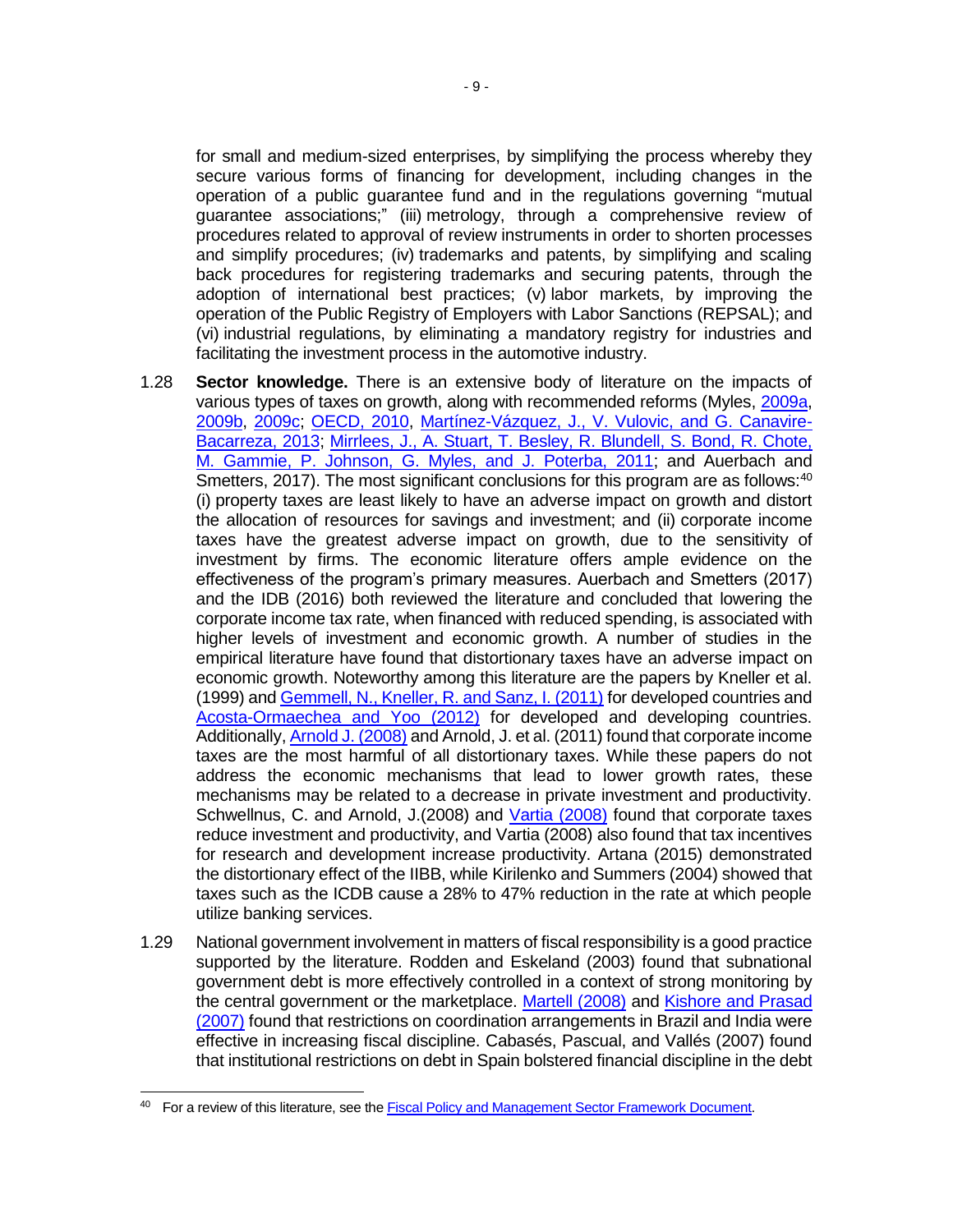policies of local governments. In Colombia, Chamorro Narváez and Urrea Bermúdez (2016) found that implementation of a warning system and borrowing oversight made subnational governments more fiscally sustainable.

- 1.30 The empirical literature indicates that public investment has varying impacts on economic growth. Specifically, economic and social returns on public investment depend partly on how efficiently it is executed: a shock of one percentage point of GDP from public expenditure on investment increases GDP by only 0.3% in countries with low levels of expenditure efficiency, but the same shock results in a 0.6% increase in countries with higher levels of expenditure efficiency. These levels of expenditure efficiency, in turn, are partly determined by the strength and quality of institutions that frame the project cycle: countries with higher-quality institutions for investment management tend to have higher levels of efficiency in investment expenditure. As a result, the evidence shows the importance of strengthening the institutional framework, in order to improve public investment outcomes in developing countries. This strengthening occurs alongside a set of measures that include interventions to improve investment-monitoring mechanisms. The empirical literature also underscores the importance of project design, selection, implementation, and evaluation in the final impact of investments [\(Esfahani and](https://ac.els-cdn.com/S0304387802001050/1-s2.0-S0304387802001050-main.pdf?_tid=27afdfda-e215-4ce5-af3c-30d39348f55a&acdnat=1525380105_87613ab9f41a002889003f5fbde27dd4)  [Ramirez, 2003;](https://ac.els-cdn.com/S0304387802001050/1-s2.0-S0304387802001050-main.pdf?_tid=27afdfda-e215-4ce5-af3c-30d39348f55a&acdnat=1525380105_87613ab9f41a002889003f5fbde27dd4) Haque and Kneller, 2008). For example, [Flyvbjerg, B., Bruzeliua, N.,](https://books.google.com/books?id=RAV5P-50UjEC&lpg=PR6&ots=RZvmZ8b1aW&dq=Megaprojects%20and%20Risk%3A%20An%20Anatomy%20of%20Ambition&lr&pg=PP1#v=onepage&q=Megaprojects%20and%20Risk%3A%20An%20Anatomy%20of%20Ambition&f=false)  [and Rothengatter,](https://books.google.com/books?id=RAV5P-50UjEC&lpg=PR6&ots=RZvmZ8b1aW&dq=Megaprojects%20and%20Risk%3A%20An%20Anatomy%20of%20Ambition&lr&pg=PP1#v=onepage&q=Megaprojects%20and%20Risk%3A%20An%20Anatomy%20of%20Ambition&f=false) W. (2003) found significant cost overruns, benefits that fell short of expectations, and low levels of efficiency in investment selection and monitoring processes. The IMF (2015), using the data envelopment analysis method, found significant room for improvement in investment expenditure efficiency in the region. Emerging countries could improve their infrastructure quality by 40% on average without the need to increase expenditure, compared to 27% for developed countries and 55% for lower income countries.
- 1.31 Barriers to entrepreneurship—particularly barriers to entry—can represent significant obstacles to the emergence of startups. In the absence of the disciplining effect of competition from new participants, enterprises tend to grow less and are smaller and less productive [\(Klapper, L., Laeven, L. and Rajan, R.,](https://faculty.chicagobooth.edu/raghuram.rajan/research/papers/entry.pdf) 2006). Potential gains in aggregate total factor productivity from more efficient allocation of capital and labor may have totaled 60% nearly a decade ago (Neumeyer and Sandleris, 2010; Busso et al., 2013). Sánchez (2009) found that competitiveness in the form of less productive informal enterprises played a significant role in the dispersion of productivity, for example, in the retail sector. Artana et al. (2010) estimated the marginal productivity rate of formal labor to be 80% higher than that of informal labor (which accounts for one third of the economically active population).
- 1.32 **The Bank's added value and technical operational support.** The Bank has supported the reform initiatives of the current administration in terms of diagnostic assessment, design, and implementation. In 2016 the Bank supported the national government in the diagnostic assessment of the most significant distortions in the tax systems at the national and, especially, provincial levels as part of the preparation of the Country Development Challenges document for Argentina and the design of operation 3835/OC-AR, the objective of which is to strengthen provincial fiscal management. In 2017 the Bank provided advisory support to the national government during the various phases of drafting the reforms to the Fiscal Responsibility Law and the Fiscal Consensus. The Bank is currently supporting implementation of the provincial reform commitments related to expenditure and tax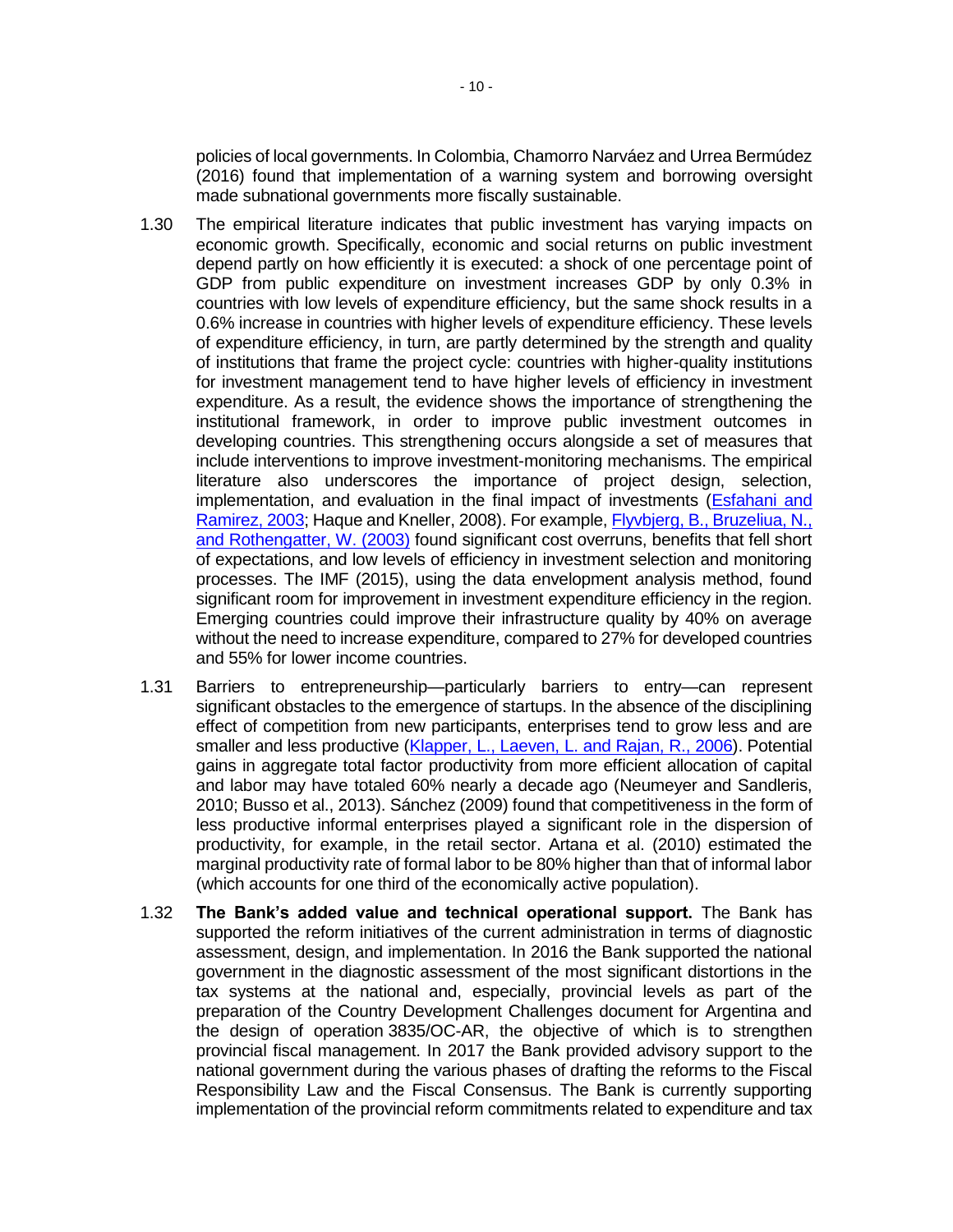administration through operation 3835/OC-AR,<sup>41</sup> in addition to complementing the national reforms with the Program to Enhance the Management Capacity of the Federal Administration of Public Revenue (loan 4500/OC-AR).<sup>42</sup> Financing was provided through operations 1884/OC-AR<sup>43</sup> and 2923/OC-AR for development and implementation of policies to support entrepreneurship. This program is also complementary to programmatic operation AR-L1298,<sup>44</sup> which supports productivity and economic growth through policies aimed at narrowing gender gaps in workforce participation.

- 1.33 The Bank has also supported the national government in assessing weaknesses in the public investment process as part of operation ATN/OC-16374-RG and is supporting the implementation of reforms through operation AR-T1204 with the general objective of supporting the National Public Investment Office (DNIP) in its institution-strengthening efforts, to make public investment in Argentina more efficient. To strengthen governance of public enterprises, the Bank has provided support in the form of a diagnostic assessment of the fiscal impact and transparency of public enterprises as part of operation ATN/KR-14970-RG and is supporting the implementation of reforms through operation ATN/OC-16115-AR, as well as the sharing of best practices in the region through operation ATN/OC-16161-AR.
- 1.34 **Lessons learned.** This programmatic series will benefit from lessons learned from, inter alia: (i) programs that contribute to boost growth through fiscal measures aimed at improving subnational fiscal management, such as the Program to Improve Municipal Management (loan 1855/OC-AR) and the PROCONFIS programs to consolidate the fiscal stability of the Brazilian states, in terms of the importance of measures to make public expenditure more efficient; (ii) programs to make the national tax system more efficient (operations 3201/OC-ME and 3676/OC-ME) in terms of the importance of modernizing national tax policy; (iii) programs to strengthen the national and provincial fiscal responsibility framework by strengthening fiscal rules (loans 4072/OC-ME, 2341/OC-CO, and 2744/OC*-*CO); and (iv) programs to strengthen growth by making public investment systems more efficient (loan 4428/OC-PE). Additionally, this program incorporates the best practices recommended by the Bank's Office of Evaluation and Oversight (OVE)<sup>45</sup> by including, alongside this programmatic series, investment programs to support measures aimed at improving tax administration at the national level (loan 3835/OC-AR) and provincial level (loan 4500/OC-AR). The program is also aligned with the recommendations stemming from OVE's evaluation of the Bank's country strategy with Argentina 2009-2015, to prioritize the Bank's efforts to support policy dialogue in the main areas of reform, including improvement of the regulatory

 $\overline{a}$ <sup>41</sup> This operation reached eligibility on 20 April 2017 and has disbursed 13% of its resources, supporting the provinces of Salta, Neuquén, Mendoza, and Corrientes.

 $42$  This operation was approved by the Bank's Board of Executive Directors on 12 March 2018 and is in the eligibility process.

<sup>43</sup> This operation was completed in December 2016.

<sup>44</sup> This operation is in the process of consideration and approval by the Bank, with approval expected in September 2018.

<sup>45</sup> In its 2017 report, [Comparative Evaluation: Review of Bank Support to Tax Policy and Administration, 2007-](https://publications.iadb.org/bitstream/handle/11319/8079/Approach-Paper-Review-of-IDB-Support-to-Tax-Policy-and-Administration-2007-2016.pdf?sequence=1) [2016,](https://publications.iadb.org/bitstream/handle/11319/8079/Approach-Paper-Review-of-IDB-Support-to-Tax-Policy-and-Administration-2007-2016.pdf?sequence=1) OVE identified as a lesson learned that tax reforms should be supported by a set of instruments with policy-based loans supporting policy reform, complemented by investment loans supporting implementation of the necessary tax administration reforms.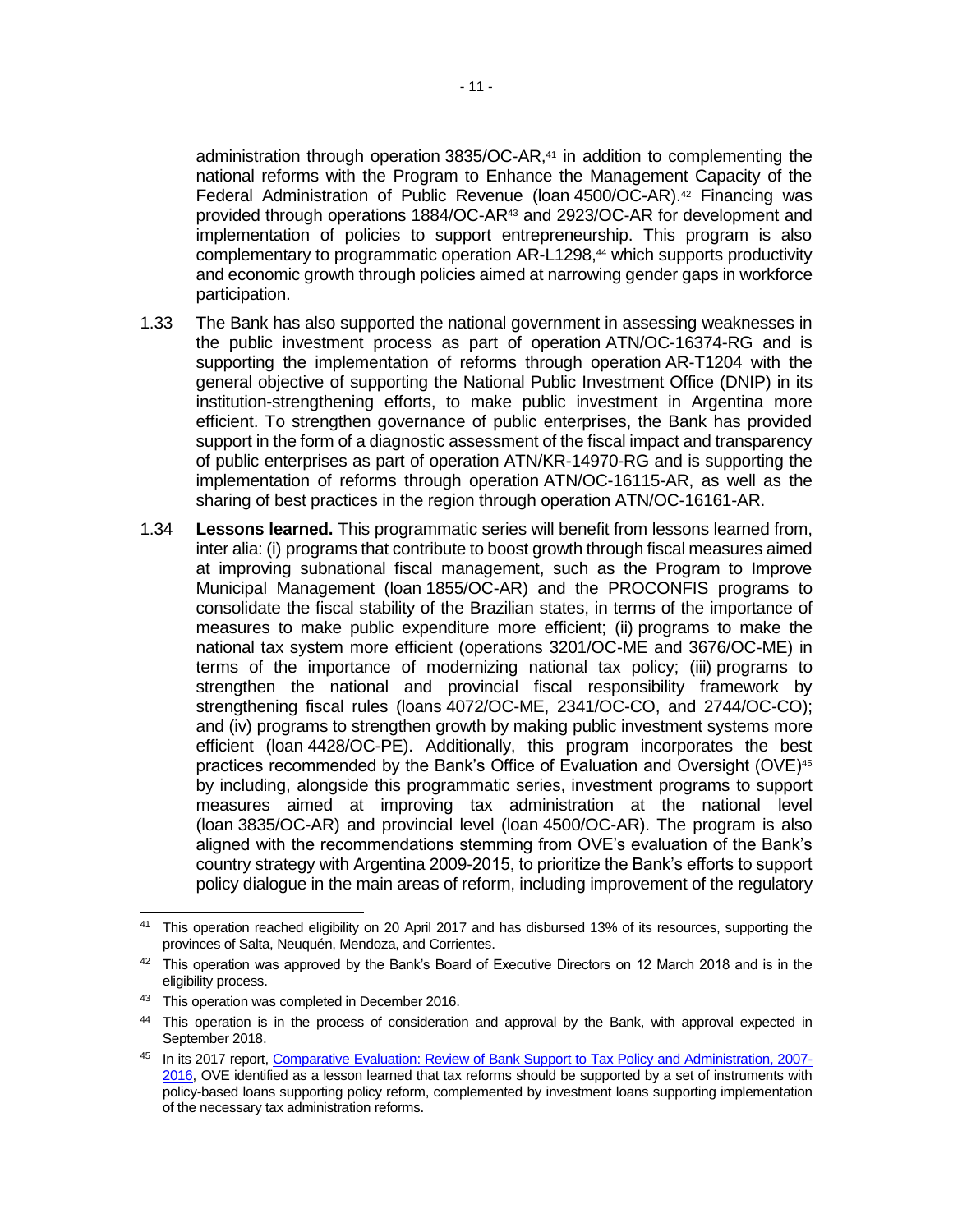framework for promoting private investment, the strengthening of provincial governments, and enhancement of the business climate.

- 1.35 **Coordination with other multilaterals.** The reform program described above is aligned with the recommendations of the OECD and the IMF. Specifically, th[e OECD](https://read.oecd-ilibrary.org/economics/oecd-economic-surveys-argentina-2017_eco_surveys-arg-2017-en#page1)  [\(2017\)](https://read.oecd-ilibrary.org/economics/oecd-economic-surveys-argentina-2017_eco_surveys-arg-2017-en#page1) underscores the importance of: (i) carrying out tax reforms to reduce the marginal rate of the corporate income tax and phasing out the ICDB and the IIBB; (ii) introducing an expenditure rule; (iii) phasing out energy subsidies; (iv) rationalizing public employment; (v) improving corporate governance of stateowned enterprises; and (vi) simplifying administrative procedures and licensing requirements to start a business. The [IMF \(2017\)](https://www.imf.org/en/Publications/CR/Issues/2017/12/29/Argentina-2017-Article-IV-Consultation-Press-Release-Staff-Report-and-Statement-by-the-45530) also notes that the proposed amendments to the Fiscal Responsibility Law encourage fiscal discipline by limiting the expansion of public expenditure in real terms and restricting the increase in the number of public employees to the rate of population growth. Additionally, the [IMF](https://www.imf.org/en/Publications/CR/Issues/2017/12/29/Argentina-2017-Article-IV-Consultation-Press-Release-Staff-Report-and-Statement-by-the-45530)  [\(2017\)](https://www.imf.org/en/Publications/CR/Issues/2017/12/29/Argentina-2017-Article-IV-Consultation-Press-Release-Staff-Report-and-Statement-by-the-45530) notes that the tax reforms address a number of the distortions in the tax system by (i) reducing the tax burden on investments by lowering the marginal rate of the corporate income tax; and (ii) reducing the impact of cascading taxes with gradual reduction of the ICDB and the IIBB.
- 1.36 **Strategic alignment.** The program is consistent with the Update to the Institutional Strategy 2010-2020 (document AB-3008), and strategically aligned with development challenge of productivity and innovation through the objective of enhancing the business climate. The program is also aligned with the crosscutting theme of institutional capacity and rule of law through the objective of modernizing the institutional and policy framework, to make public investment more efficient. The program will contribute to the Corporate Results Framework 2016-2019 (document GN-2727-6), especially the following indicators: (i) percent of GDP collected in taxes; (ii) government agencies benefited by projects that strengthen technological and managerial tools to improve public service delivery; and (iii) business environment reforms enacted. The program is also consistent with the Bank's country strategy with Argentina 2016-2019 (document GN-2870-1), especially the priority area of business climate improvement and the strategic objective of government institution-strengthening. It is included in the 2018 Operational Program Report (document GN-2915) and is consistent with the Sector Strategy: Institutions for Growth and Social Welfare (document GN-2587-2), especially the area of public expenditure management and financing through improvements in revenue and expenditure management, and with the Fiscal Policy and Management Sector Framework Document (document GN-2831-3) as it relates to improving fiscal equity and social inclusion. It is also consistent with the Innovation, Science, and Technology Sector Framework Document (document GN-2791-8) by promoting an enabling environment for business and entrepreneurship.

#### **B. Objectives, components, cost**

1.37 **Objective.** The objective of this programmatic series is to strengthen private and public investment, in order to promote economic growth in Argentina. The specific objectives of this first operation are to (i) modernize the institutional framework for taxation, to increase private investment; and (ii) modernize the institutional framework for policy-making, to improve the efficiency of public investment.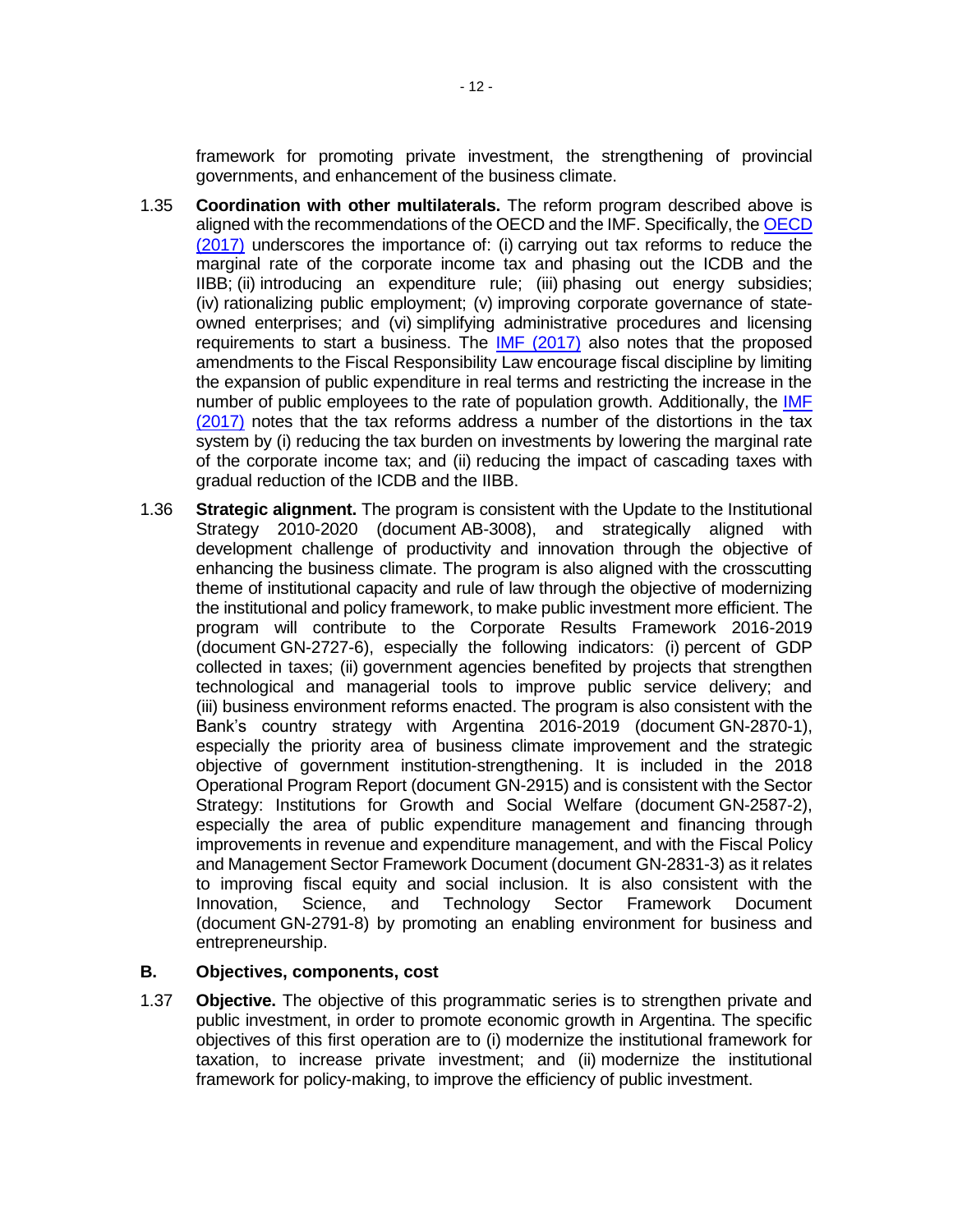- 1.38 This is the first of two contractually independent but technically linked operations under the programmatic policy-based loan (PBP) modality to address to Argentina's main challenges to boosting growth through private and public investment, supporting the Argentine government in its ambitious agenda of reforms to reduce constraints on private investment, as well as strengthening public investment processes. To such end, this programmatic series supports a tax reform process at the federal and provincial levels to reduce distortionary taxes (see paragraphs 1.9 to 1.13) within a framework of fiscal responsibility. Reform processes are also under way to make public investment more efficient (see paragraphs 1.17 to 1.19 and encourage entrepreneurship (see paragraphs 1.14 to 1.16). These reforms have been supported by the Bank and coincided with preparation of this operation.
- 1.39 The programmatic series as a whole supports the establishment of the legal framework for fiscal, investment, and entrepreneurship reforms, as well as their governing regulations and implementation. This first programmatic operation is geared primarily toward laying the legal groundwork for fiscal, investment, and entrepreneurship reforms at the national level, as well as the agreements for reforms at the provincial level. The second operation in the programmatic series is geared primarily toward supporting implementation of the legal reforms envisaged in the first operation through their governing regulations. This program builds on the reforms to reduce inflation and achieve price stability in the stand-by arrangement with the IMF. The program has three components.
- 1.40 **Component I. Macroeconomic stability.** The objective of this component is to ensure that a macroeconomic climate conducive to the program objectives is maintained, as established in the Policy Matrix and the [Policy Letter.](https://idbg.sharepoint.com/teams/EZ-AR-LON/AR-L1283/_layouts/15/DocIdRedir.aspx?ID=EZSHARE-1899350182-40)
- 1.41 **Component II. Improving the investment climate.** The objective of this component is to improve the business climate for private innovation and investment through the following: (i) modernize the national and subnational tax systems to promote investment and quality jobs; (ii) strengthen the fiscal responsibility framework to help lessen the tax burden; and (iii) strengthen the institutional framework for policy-making to lower transaction and financing costs for new and existing firms.
- 1.42 To modernize the national tax system, the first operation supports the approval of a national tax reform aimed at promoting investment and quality jobs (see paragraph 1.20) with emphasis on (i) lowering the marginal tax rate on undistributed corporate earnings from 35% to 25% within four years; <sup>46</sup> and (ii) allowing the ICDB to be fully deductible from earnings within five years. 47
- 1.43 The second operation of the programmatic series will continue supporting implementation of the national tax reform. The measures under the second operation include (i) issuance of implementing regulations under the Tax Reform Law with emphasis on lowering the marginal tax rate on corporate earnings; and

<sup>&</sup>lt;sup>46</sup> The literature shows that lowering the corporate income tax rate is effective at increasing private investment as long as these tax cuts are financed by reduced current expenditure. For a review of the literature, see Auerbach and Smetters, *The Economics of Tax Policy*, 2017. Additionally, higher corporate income taxes have been associated with lower productivity in the empirical literature (Schwellnus C. and Arnold J., 2008).

<sup>&</sup>lt;sup>47</sup> Kirilenko and Summers (2004) showed that this type of tax leads to a 28% to 47% contraction in the bank transaction base and efficiency losses of 30% to 45% in the revenues from this tax.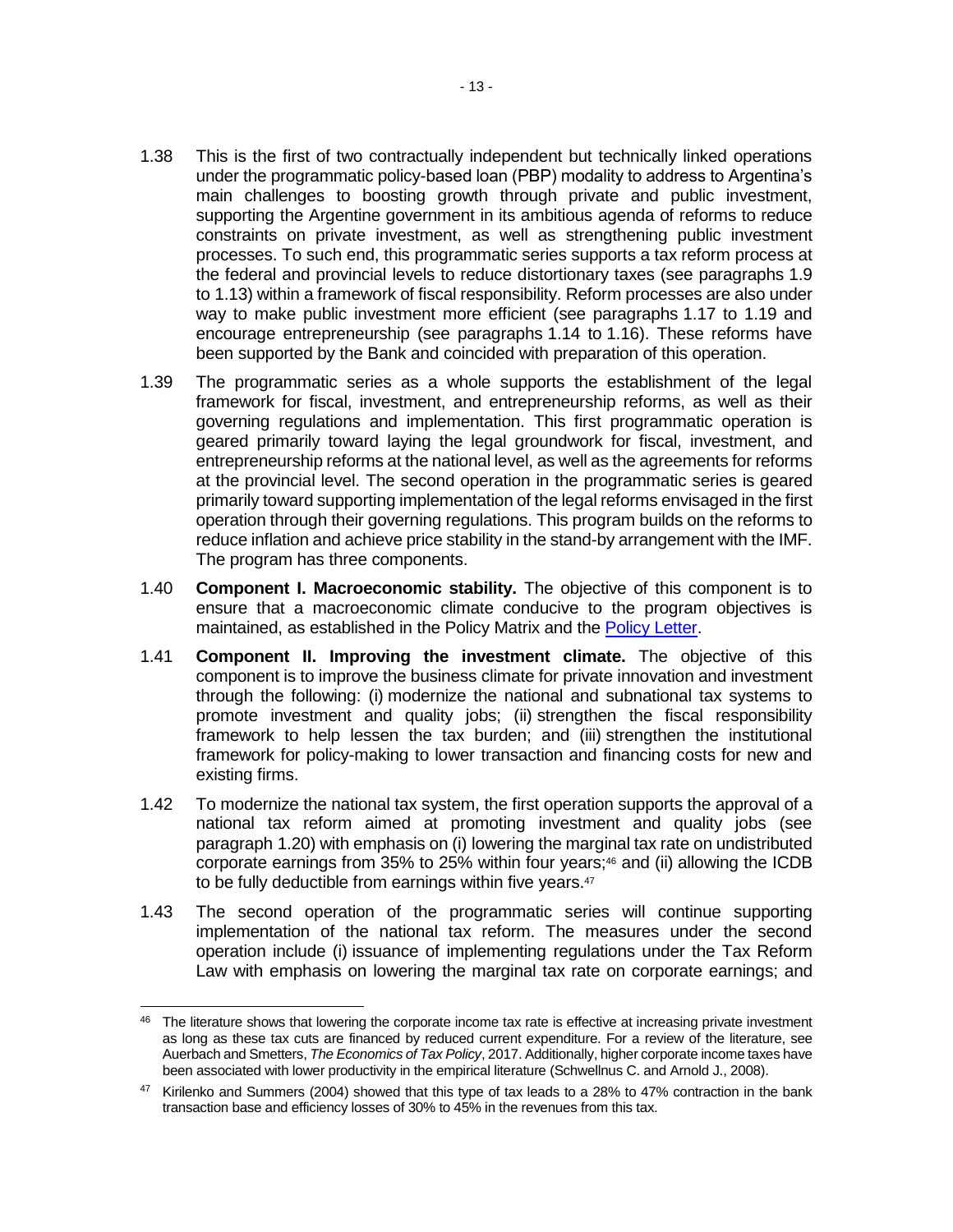(ii) issuance of implementing regulations under the Tax Reform Law with emphasis on making the ICDB fully deductible from earnings.

- 1.44 To modernize the subnational tax system, the first operation supports the approval of an agreement between the national government and the provincial governments whereby the provincial governments make a commitment to modifying the IIBB, to promote local economic growth (see paragraph 1.21). Under this agreement, subnational governments will commit to (i) lower tax rates over a five-year period with an exemption for primary production sectors to reduce cascade effects:<sup>48</sup> (ii) end differential treatment based on taxpayer headquarters or facility location, to eliminate the internal customs effect; and (iii) end taxes on revenues from goods exporting activities, except for exports related to mining or oil/gas activities and associated services.
- 1.45 The second operation of the programmatic series will continue supporting implementation of the reforms related to the IIBB, particularly through the issuance of the adopted regulations modifying the IIBB in at least 16 provinces.
- 1.46 To strengthen the fiscal responsibility framework to help lessen the tax burden while promoting fiscal balance at the national and provincial levels, the first operation supports the approval of an agreement between the national government and provincial governments establishing strategic guidelines to strengthen fiscal space at the national and subnational levels, in order to promote fiscal balance and lessen the tax burden (see paragraph 1.22). This will include the national government's commitment to moderate differential subsidies in energy and transportation for the Buenos Aires Metropolitan Area. The first operation will also support modernization of the policy framework for public finance by establishing strategic guidelines for the introduction of fiscal rules, with emphasis on the sustainability and creation of fiscal space for public investment,<sup>49</sup> including limits on increasing the number of public employees at the provincial and national levels to prevent this number from outpacing population growth.
- 1.47 The second operation of the programmatic series will continue to support implementation of reforms to strengthen the fiscal responsibility framework, particularly through (i) development of guidelines for drafting a federal revenue sharing bill; <sup>50</sup> (ii) development of policies for working toward the commitments assumed in the Fiscal Consensus in relation to the draft Law on Modernization of

 <sup>48</sup> The commitment is for all primary sectors (farming, ranching, forestry, fishing, mining, and quarry operations), as well as electricity, gas, water, and transportation, to be exempt by 2022. The exemption for the manufacturing industry will not include the paper industry, which will be subject to a maximum 2% tax rate. The maximum tax rate on all other tertiary-sector activities will be 5%.

<sup>49</sup> There is extensive evidence linking the strength of fiscal responsibility frameworks to fiscal performance. For a detailed discussion of the literature, see th[e Fiscal Policy and Management Sector Framework Document.](http://idbdocs.iadb.org/wsdocs/getDocument.aspx?DOCNUM=40051820)

<sup>&</sup>lt;sup>50</sup> As demonstrated in the literature on fiscal federalism and decentralization, this high degree of dependence on transfers creates incentives that run counter to fiscal responsibility and efficiency, since a government that receives a significant portion of its revenues from outside its district loses the requisite level of contact between taxpayers and public expenditure and may pursue more expansionary behavior than it would otherwise [\(Fretes](https://publications.iadb.org/bitstream/handle/11319/6883/FMM_BK_Descentralizando_los_ingresos_fiscales_en_Am%c3%a9rica_Latina.pdf?sequence=4&isAllowed=y)  [and Ter-Minassian, 2015;](https://publications.iadb.org/bitstream/handle/11319/6883/FMM_BK_Descentralizando_los_ingresos_fiscales_en_Am%c3%a9rica_Latina.pdf?sequence=4&isAllowed=y) [Qian and Weingast, 1997;](https://pubs.aeaweb.org/doi/pdfplus/10.1257/jep.11.4.83) [Oates, 1999\)](https://pubs.aeaweb.org/doi/pdfplus/10.1257/jel.37.3.1120). As such, a federal revenue shareout law incorporating these principles will be important for strengthening efficiency incentives at the provincial level, as established in the Fiscal Consensus.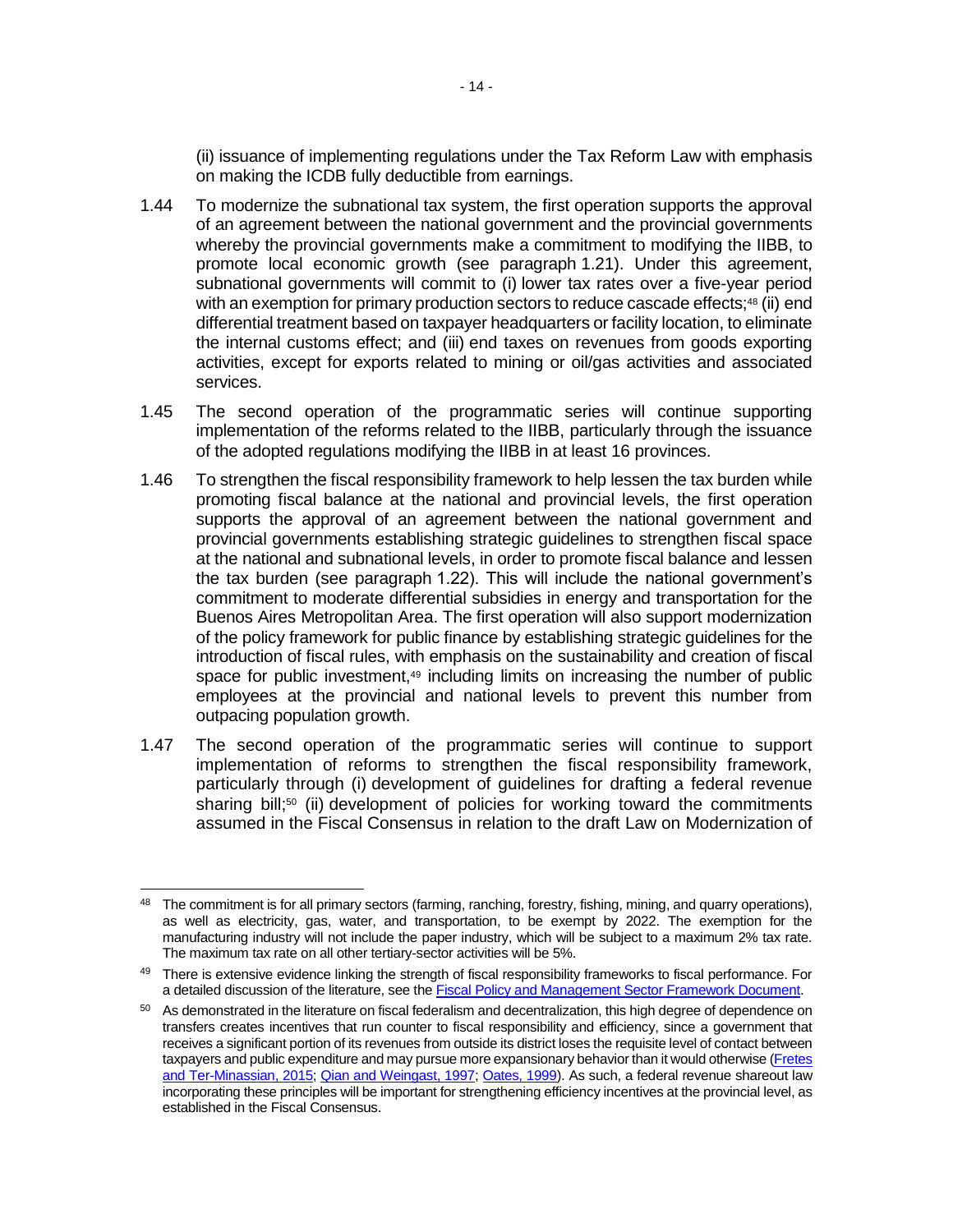the State promoting transparency and efficiency in public administration;<sup>51</sup> and (iii) endorsement of the commitments related to fiscal strengthening by at least 16 provinces.

- 1.48 To lower transaction and financing costs for new and existing firms, the first operation seeks to strengthen investment in entrepreneurship through the issuance of implementing regulations for the Law to Support Venture Capital, which allows for the creation of public, private, or mixed-ownership venture capital institutions to contribute resources to clusters of entrepreneurship (see paragraphs 1.26 and 1.27). It also supports bills submitted to the legislature for laws that would reduce regulatory hurdles and controls for the development of private enterprises by cutting red tape and simplifying procedures.
- 1.49 The second operation will continue to support implementation of key mechanisms created by the Entrepreneurship Law nationwide, where: (i) at least three jurisdictions allow the creation of simplified stock corporations (SAS); (ii) at least three technology-based accelerators supported by these policies are active with projects financed; and (iii) at least one science-based accelerator supported by these policies is active with projects financed. The second operation will also support key policy and regulatory changes already implemented: (i) planned transformations in metrology are in effect; (ii) changes in the operations of the National Industrial Property Institute related to trademarks and patents are in effect; and (iii) listings in the National Industrial Registry (RIN) are no longer mandatory.
- 1.50 **Component III. Improving the efficiency of public investment.** The objective of this component is to make public investment more efficient through the following: (i) modernize the institutional framework for management of investment projects; (ii) optimize the efficiency of public investment by public enterprises; and (iii) modernize the regulatory framework for PPPs (see paragraphs 1.24 and 1.25).
- 1.51 To improve the institutional framework for management of investment projects, the first operation supports (i) approval of the institutional transfer of the National Public Investment Office (DNIP) into the orbit of the Office of the Cabinet Chief (JGM), to help streamline investment project approvals and strengthen ex ante review;<sup>52</sup> and (ii) approval of guidelines to centralize management of projects with external financing and/or projects with public-private participation, to optimize execution.
- 1.52 The second operation will continue efforts to improve the policy framework through the following: (i) approval of a policy framework to boost efficiency in public investment, with emphasis on simplifying SNIP requirements for issuing opinions and coordinating the Public Investment Project Bank (BAPIN) and Integrated Financial Information System (SIDIF), to automate the workload;<sup>53</sup> and (ii) implementation of centralized management of projects with external financing and/or projects with public-private participation, to optimize execution.

<sup>51</sup> The new Law on Modernization of the State will be instrumental in moderating increases in current expenditure and especially in personnel, as agreed in the Fiscal Consensus.

<sup>52</sup> This policy addresses weaknesses related to the lack of political support for the SNIP, allowing much of public investment to bypass the system (Tamblay, 2018).

<sup>&</sup>lt;sup>53</sup> Additionally, weaknesses related to the absence of project evaluation methodologies and the lack of social pricing estimates were discovered during planning and selection (Tamblay, 2018).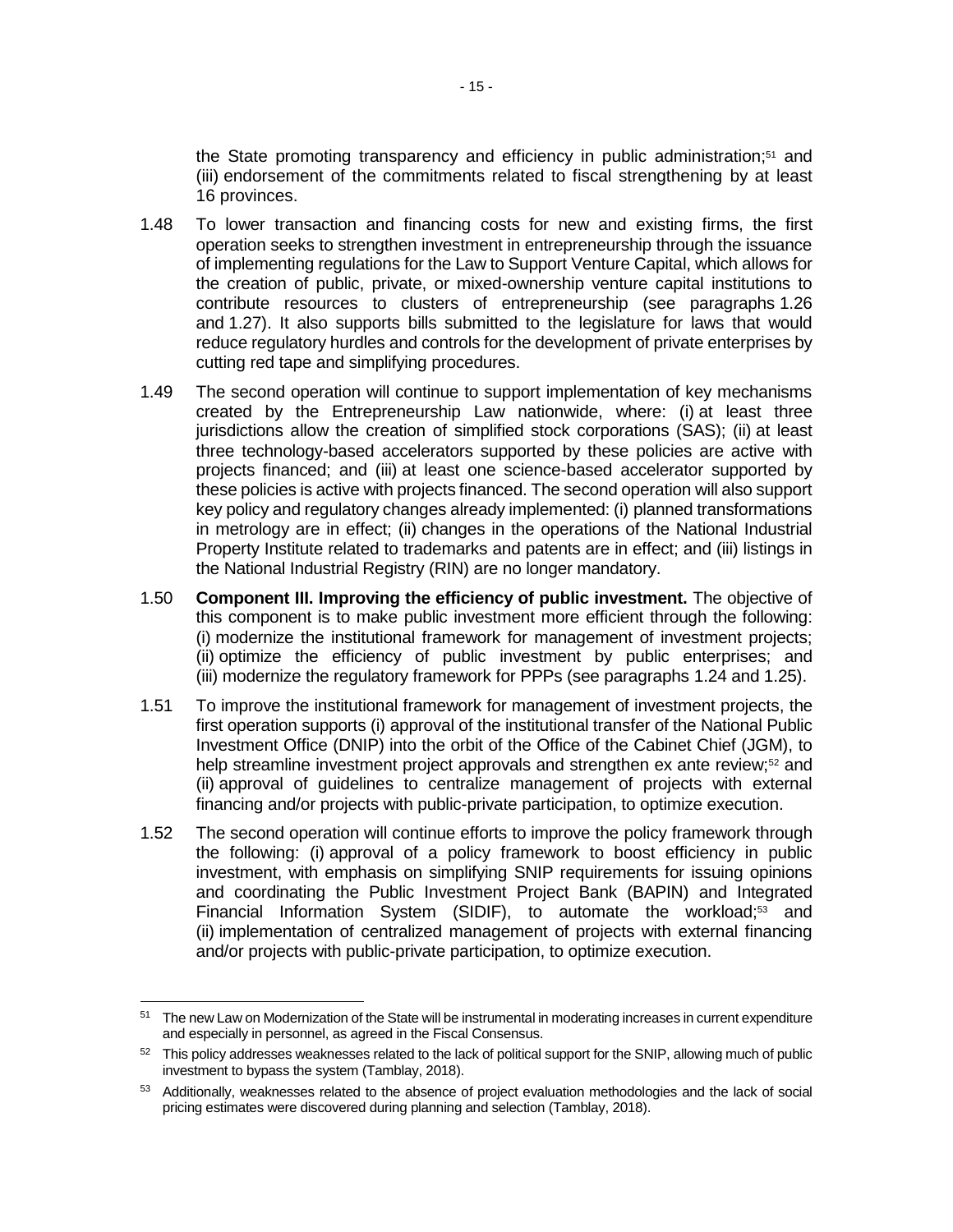- 1.53 To optimize the efficiency of investment by public enterprises, the first operation supports: (i) creation of a unit within the orbit of the JGM to centralize monitoring and supervision of public enterprises; and (ii) approval of the good governance guidelines for Argentina's majority State-owned enterprises.<sup>54</sup> The second operation will continue this support through the adoption of specific corporate governance criteria for at least 50% of total expenditure by public enterprises.
- 1.54 To help modernize the regulatory framework for PPPs, the first operation supports the allocation of roles and responsibilities of the Office of the Undersecretary for Public-Private Participation within the Ministry of Finance. The second operation will support implementation of the regulatory framework through the award of at least three PPP contracts, as well as development of strategic guidelines to ensure PPP fiscal sustainability and transparency.

## **C. Key results indicators**

- 1.55 The expected impact indicators are: (i) increase in economic growth in terms of GDP; and (ii) increase in the level of total investment, measured through gross fixed capital formation as a percentage of GDP. The expected outcome indicators are: (i) decrease in tax revenue intake from distortionary taxes as a percentage of GDP; (ii) increase in the percentage of national annual public investment recorded in the BAPIN system as a percentage of national annual total public investment; and (iii) number of technology-based startups receiving financing from the National Venture Capital Fund (FONDCE). The program's expected outcomes and impacts are given in the [results matrix.](https://idbg.sharepoint.com/teams/EZ-AR-LON/AR-L1283/_layouts/15/DocIdRedir.aspx?ID=EZSHARE-1899350182-23)
- 1.56 **Economic analysis.** Based on OVE's recommendations in its 2011 Evaluability Review of Bank Projects<sup>55</sup> and the results of the Review of Good Practice Standards for the Evaluation of Policy-based Lending, prepared by the Evaluation Cooperation Group (ECG) comprised of the independent evaluation offices of multilateral development banks,<sup>56</sup> as described in paragraph 1.3 of the Review of the Development Effectiveness Matrix for Sovereign Guaranteed and Non-Sovereign Guaranteed Operations (document GN-2489-5), indicating, inter alia, that there is no need to include an analysis of efficiency in the use of financial resources,<sup>57</sup> it was decided not to perform an economic analysis for loans of this type, as reported to the Bank's Board of Executive Directors. Thus, this operation does not include an economic analysis and, consequently, the economic analysis is not considered for purposes of measuring the evaluability score in this program's Development Effectiveness Matrix (DEM).

 <sup>54</sup> The guidelines must establish good practices for the organization and functioning of leadership boards and management of firms, including practices for performance evaluation, transparency, and integrity. They must also include components related to specific policies on audit and control, economic performance, purchasing and procurement, and sustainability.

<sup>55</sup> Document RE-397-1: "Currently, Economic Analysis section is computed as the maximum between the CBA (cost benefit analysis) and the CEA (cost effectiveness analysis). Yet neither a CBA nor a CEA is applicable to PBLs (policy-based loans) and PBPs (programmatic policy-based loans)."

<sup>&</sup>lt;sup>56</sup> Good Practice Standards for the Evaluation of Public Sector Operations. Evaluation Cooperation Group, Working Group on Public Sector Evaluation, 2012 Revised Edition. February 2012.

<sup>&</sup>lt;sup>57</sup> The Evaluation Cooperation Group calls for policy-based loans to be evaluated for relevance, effectiveness, and sustainability. Efficiency was not included as a criterion because policy-based loans are sized according to the country's financing gap, independent of project benefits.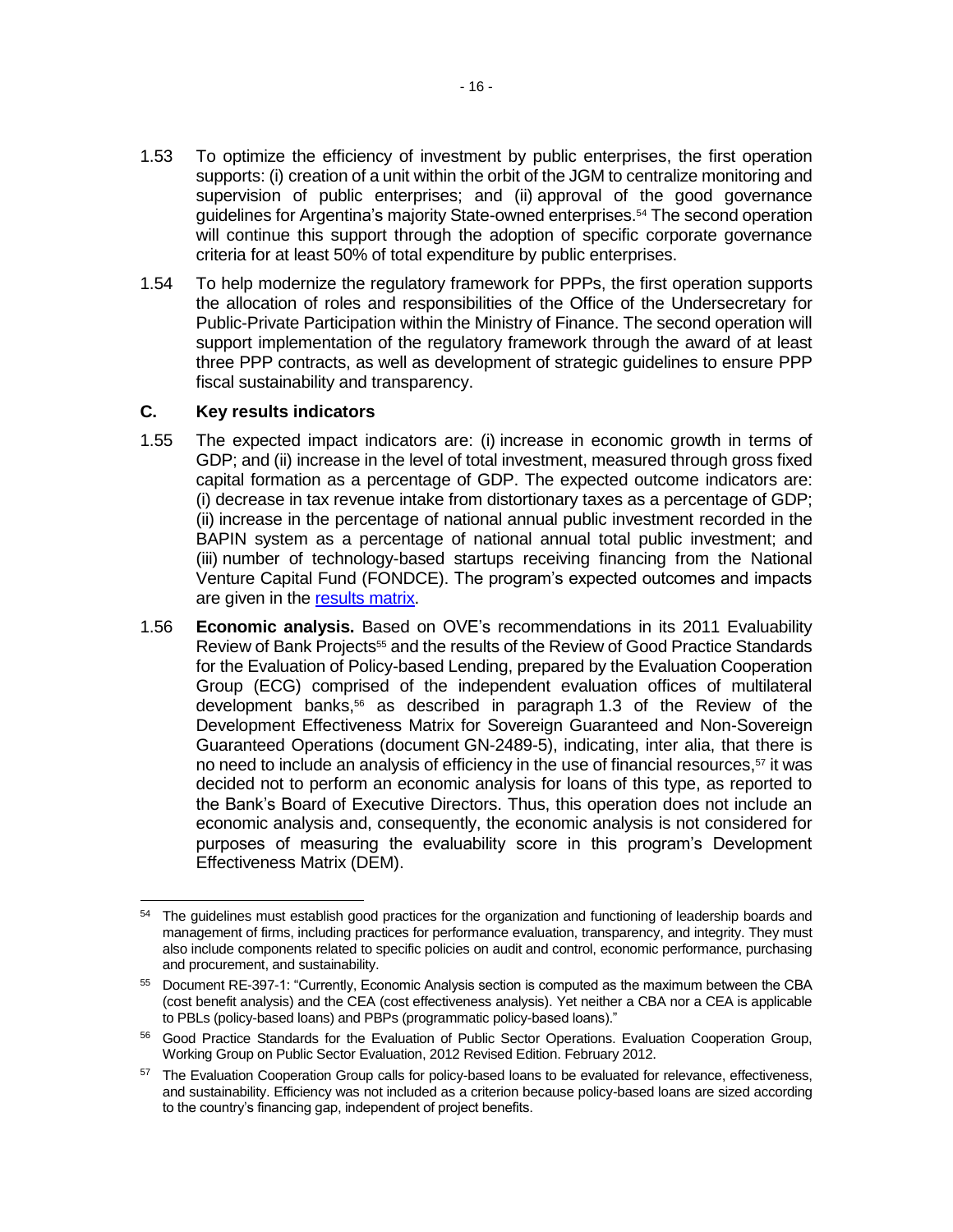## **II. FINANCING STRUCTURE AND MAIN RISKS**

#### **A. Financing instruments**

- 2.1 **Financing instrument.** This operation has been structured under the programmatic policy-based loan (PBP) modality and is the first in a programmatic series of two contractually independent but technically linked operations, in line with document CS-3633-1, "Policy-based loans: Guidelines for preparation and implementation. New version." The programmatic modality has been selected to (i) provide support in the medium term for the government's program of financial policy reforms; (ii) promote ongoing dialogue; and (iii) help monitor and refine the implementation strategy given the high degree of complexity of the reforms, which involve policy actions at multiple levels of government.
- 2.2 **Dimensioning**. The cost of this operation will be US\$300 million, to be financed by the IDB from Ordinary Capital resources. This amount, to be disbursed in a single tranche, is justified by Argentina's broad fiscal resource needs, even if they are not directly related to the reform-associated costs to be borne by the borrower, as provided in paragraph 3.27 of document CS-3633-1. The public sector financing requirements for 2018 are estimated at approximately US\$30 billion. This operation accounts for 0.7% of these requirements, and 2.2% of the expected external financing for the federal public sector.

## **B. Environmental and social safeguard risks**

2.3 In accordance with Directive B.13 of the Environment and Safeguards Compliance Policy (Operational Policy OP-703), this program does not require classification. The operation will support the development of policies, standards, management instruments, and other institutional strengthening actions, and will not finance infrastructure investments or works. Consequently, no social or environmental risks are envisaged.

#### **C. Fiduciary risks**

2.4 No fiduciary risks have been identified for this operation. The resources for this operation will go directly into the treasury accounts, to cover the financing needs of the national government, for which the executing agency has the necessary financial management instruments and control systems.

#### **D. Other project risks**

- 2.5 **Fiscal sustainability.** The main macroeconomic risk, rated as high, is related to an adverse international environment with rising interest rates and currency devaluations that could hamper the growth of private-sector investment while making it difficult to reduce the financial deficit of the national government, stabilize the debt, and cover the high external financing requirements. Although this risk cannot be controlled, the national government has designed a strategy for fiscal sustainability and financial discipline to better enable the country to respond, if this macroeconomic risk becomes a reality. The national government is also negotiating a stand-by arrangement line of credit with the IMF to ensure macroeconomic stability and meet its external financing requirements.
- 2.6 **Development.** Two development risks were identified, both rated as medium: (i) Problems may arise in implementing the reforms related to fiscal responsibility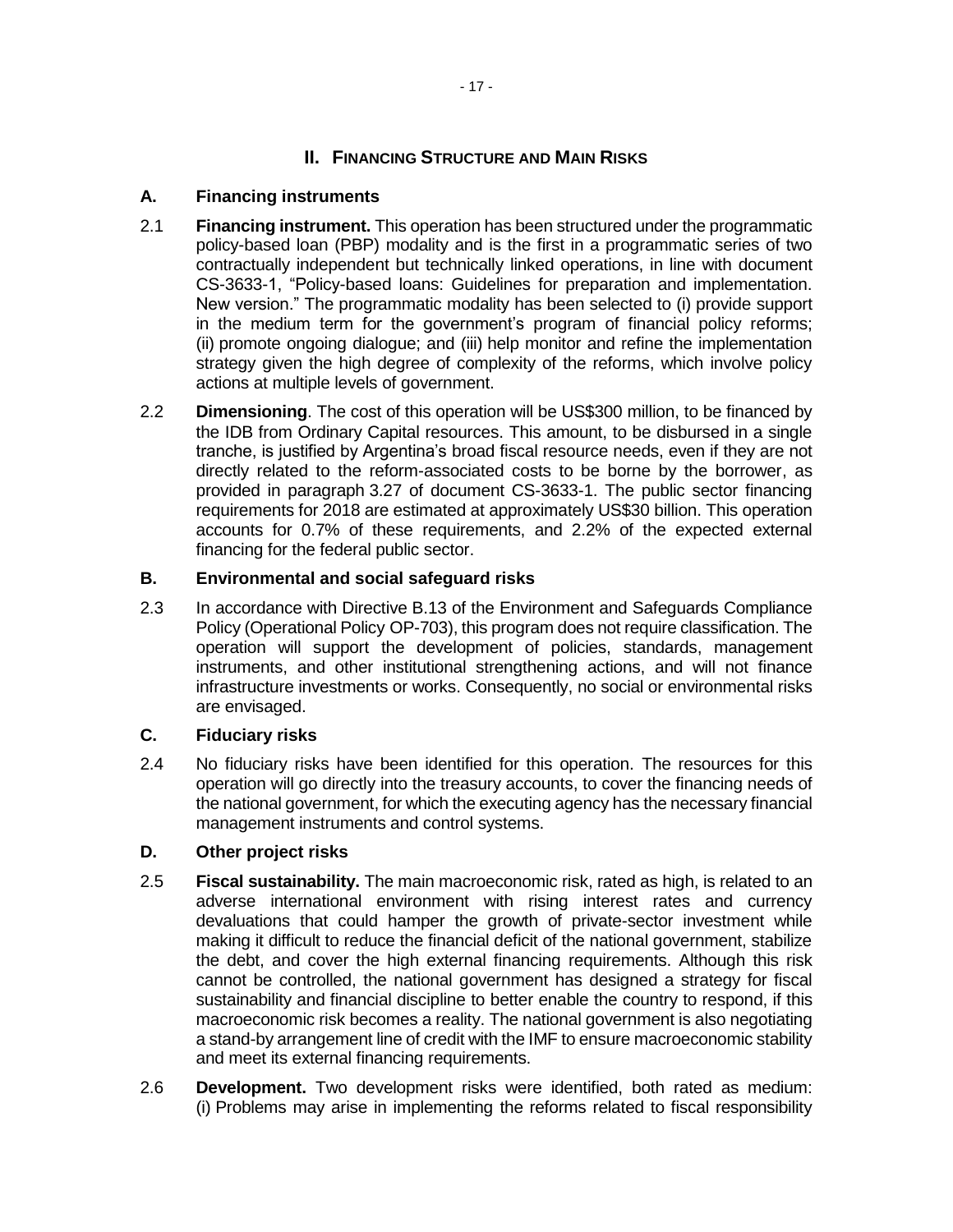and reduction of the tax on gross income at the subnational level due to institutional weaknesses in the provincial tax administrations and lack of political consensus. This risk is mitigated by support from operation 3835/OC-AR and loan AR-L1285, now in preparation, both of which include an objective of strengthening provincial tax administrations and cadastre agencies. Regarding the risk of lack of political consensus, the fiscal responsibility actions underwent a lengthy consensus-building process with the provinces, in which discussions were held, and agreement reached, on the need for these reforms and their scope. As a result, the proposed reforms submitted by the national government originated in the Fiscal Responsibility Council with the consensus of the provinces; and (ii) Delays may occur in implementing the reforms related to strengthening the National Public Investment System (SNIP), due to institutional weaknesses in the National Public Investment Office (DNIP). This risk is mitigated by the implementation of operation [ATN/OC-16721-AR,](javascript:openLinkInNewWindow() which has a general objective of supporting the DNIP's institution-strengthening, to make public investment in Argentina more efficient.

2.7 **Public management and governance.** Another medium-level risk is the political uncertainty that may result from the 2019 presidential elections. This risk is mitigated by a Policy Matrix that calls for measures to be approved before the electoral period.

#### **III. IMPLEMENTATION AND MANAGEMENT PLAN**

#### **A. Summary of implementation arrangements**

- 3.1 **Borrower and executing agency.** The borrower will be the Argentine Republic, and the executing agency will be the Ministry of Finance, acting through its Office for Special Programs and Projects with a Sector-wide Approach or successor agency.
- 3.2 The executing agency will be responsible for (i) coordinating with the agencies responsible for the operation's activities in all respects; (ii) providing evidence that the policy commitments have been met, as well as any other program-related evidence needed by the Bank to approve the relevant disbursement; and (iii) once the program disbursement has been made, gathering information on performance indicators for evaluation of program results. The executing agency will use the institutional means at its disposal to ensure effective coordination among the relevant public agencies for policy measures covered by this operation. It will also work with the Bank for the necessary coordination with other entities in relation to measures included in this operation.
- 3.3 **Coordination mechanism.** The executing agency, as part of its [institutional roles](https://www.minfinanzas.gob.ar/secretarias/finanzas/relaciones-financieras-internacionales/objetivos/) [and responsibilities,](https://www.minfinanzas.gob.ar/secretarias/finanzas/relaciones-financieras-internacionales/objetivos/) periodically reviews existing operations with external financing throughout the national public sector and conducts supervision, evaluation, monitoring, and control. The objective in doing so is to coordinate and optimize the execution of existing programs, to ensure compliance with the sector-specific policies of the national government.
- 3.4 **Special contractual conditions precedent to the first and only disbursement: The first and only disbursement is contingent on fulfillment of the policy reform conditions established in the Policy Matrix (Annex II), th[e Policy Letter,](https://idbg.sharepoint.com/teams/EZ-AR-LON/AR-L1283/_layouts/15/DocIdRedir.aspx?ID=EZSHARE-1899350182-40) and other conditions established in the Loan Contract.**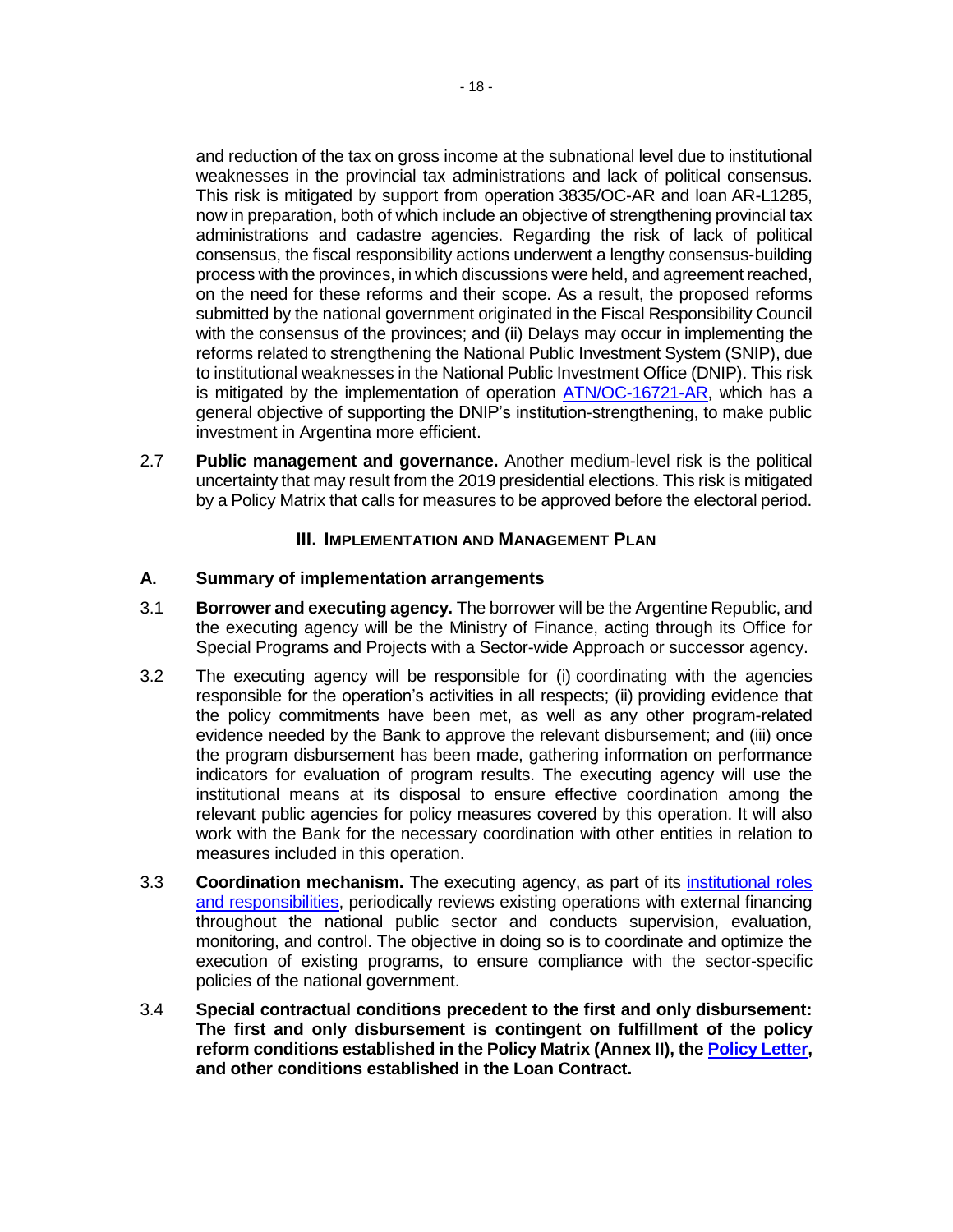#### **B. Summary of arrangements for monitoring results**

- 3.5 **Monitoring system.** A [monitoring and evaluation plan](https://idbg.sharepoint.com/teams/EZ-AR-LON/AR-L1283/_layouts/15/DocIdRedir.aspx?ID=EZSHARE-1899350182-19) was prepared to monitor program results. This plan features the following instruments: (i) the Policy Matrix (Annex II), (ii) the [means of verification matrix,](https://idbg.sharepoint.com/teams/EZ-AR-LON/AR-L1283/_layouts/15/DocIdRedir.aspx?ID=EZSHARE-1899350182-22) and (iii) th[e results matrix.](https://idbg.sharepoint.com/teams/EZ-AR-LON/AR-L1283/_layouts/15/DocIdRedir.aspx?ID=EZSHARE-1899350182-23) These are the key parameters for monitoring and evaluating program results. The Bank will monitor execution from the Country Office. The executing agency will be responsible for monitoring the results of the operation, in coordination with the Ministry of Finance.
- 3.6 **Evaluation.** A two-part evaluation strategy will be used. An analysis will be done of how the rate of economic growth and level of public and private investment changed following implementation of the measures included in the program. Another analysis will be done of the impact of the reduction in distortionary taxes on investment by firms (see [monitoring and evaluation plan\)](https://idbg.sharepoint.com/teams/EZ-AR-LON/AR-L1283/_layouts/15/DocIdRedir.aspx?ID=EZSHARE-1899350182-19). A project completion report (PCR) will also be prepared. These analyses and the PCR will be prepared upon completion of the programmatic series. The analysis of how the rate of economic growth and level of private investment changed will employ a before-and-after analysis without attribution of results. Growth accounting models similar to Daude and Fernandez-Arias (2010) will be used to determine what percentage of growth is explained by the accumulation of physical capital. This analysis will be included in the PCR and will be completed by IDB staff, possibly with support from a consultant engaged for such purpose. Meanwhile, as part of the ex post evaluation of the operation, an analysis will be done of whether the reduction in distortionary taxes encouraged greater investment by firms. The program policy measures include a reduction in the marginal tax rate on corporate earnings and modification of the provincial tax on gross income. Although these tax cuts are expected to encourage investment in physical capital, their effect on investment is not currently known, and will be estimated on an ex post basis. This study, therefore, will contribute to the analysis of impact number 2 in the results matrix (gross fixed capital formation as a ratio of nominal GDP).

### **IV. POLICY LETTER**

4.1 The Bank and the Government of Argentina have agreed on the policy commitments to be supported through this program. These commitments are set out in the Policy Matrix (Annex II), the [means of verification matrix,](https://idbg.sharepoint.com/teams/EZ-AR-LON/AR-L1283/_layouts/15/DocIdRedir.aspx?ID=EZSHARE-1899350182-22) and th[e results matrix.](https://idbg.sharepoint.com/teams/EZ-AR-LON/AR-L1283/_layouts/15/DocIdRedir.aspx?ID=EZSHARE-1899350182-23) The [Policy](https://idbg.sharepoint.com/teams/EZ-AR-LON/AR-L1283/_layouts/15/DocIdRedir.aspx?ID=EZSHARE-1899350182-40)  [Letter,](https://idbg.sharepoint.com/teams/EZ-AR-LON/AR-L1283/_layouts/15/DocIdRedir.aspx?ID=EZSHARE-1899350182-40) which the borrower will deliver to the Bank in due course, confirms the government's commitment to the objectives and actions of the programmatic operation as a whole.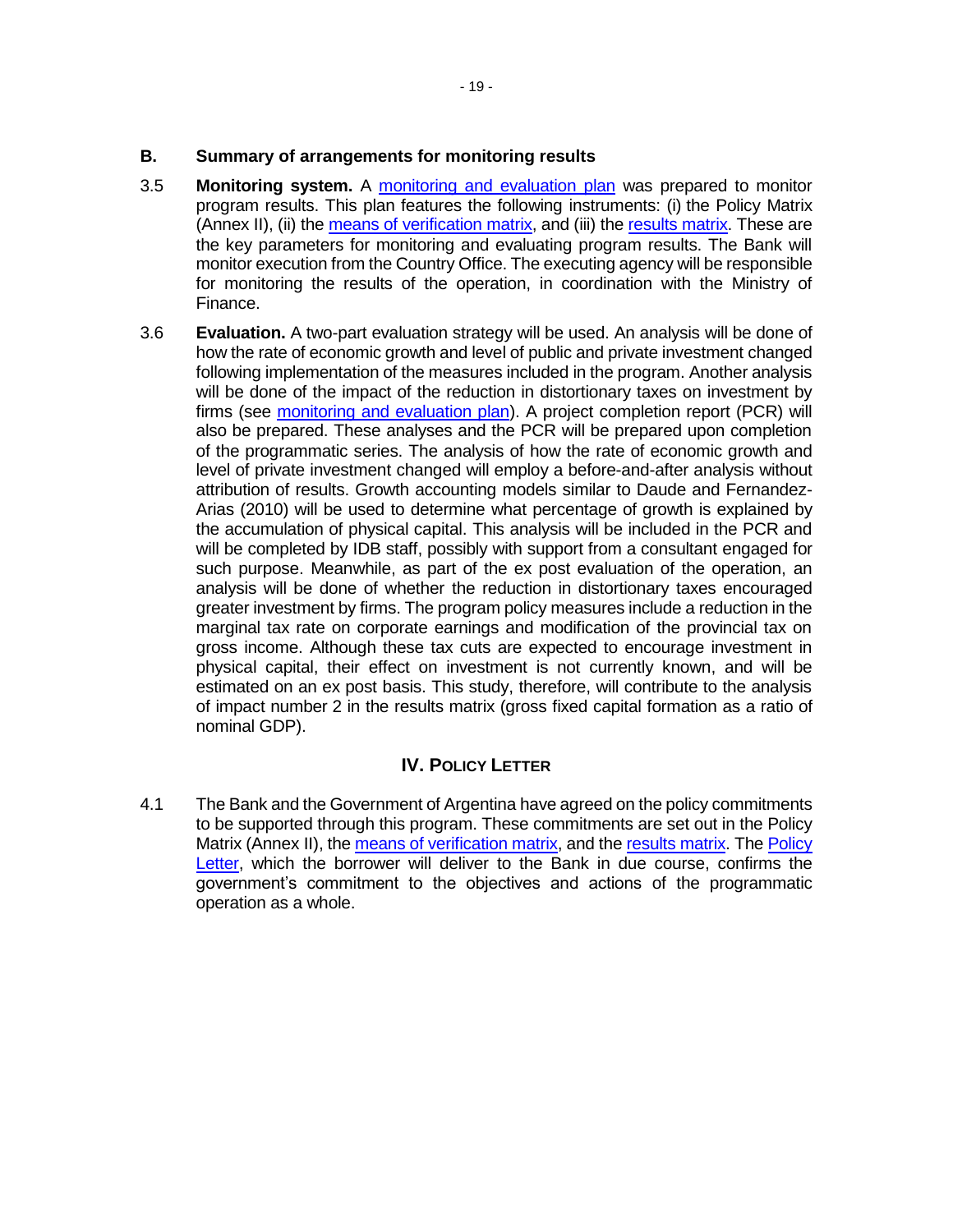| <b>Development Effectiveness Matrix</b>                                                                                                                                     |                                                                                                                                                                                                                               |                                                                                                                                                                                                                                                                                                                                                                                                                                                                                                                                                                                                                                                                          |  |  |
|-----------------------------------------------------------------------------------------------------------------------------------------------------------------------------|-------------------------------------------------------------------------------------------------------------------------------------------------------------------------------------------------------------------------------|--------------------------------------------------------------------------------------------------------------------------------------------------------------------------------------------------------------------------------------------------------------------------------------------------------------------------------------------------------------------------------------------------------------------------------------------------------------------------------------------------------------------------------------------------------------------------------------------------------------------------------------------------------------------------|--|--|
| <b>Summary</b><br>AR-L1283                                                                                                                                                  |                                                                                                                                                                                                                               |                                                                                                                                                                                                                                                                                                                                                                                                                                                                                                                                                                                                                                                                          |  |  |
| I. Corporate and Country Priorities                                                                                                                                         |                                                                                                                                                                                                                               |                                                                                                                                                                                                                                                                                                                                                                                                                                                                                                                                                                                                                                                                          |  |  |
| . IDB Development Objectives                                                                                                                                                |                                                                                                                                                                                                                               | <b>Yes</b>                                                                                                                                                                                                                                                                                                                                                                                                                                                                                                                                                                                                                                                               |  |  |
| Development Challenges & Cross-cutting Themes                                                                                                                               | -Productivity and Innovation<br>Institutional Capacity and the Rule of Law                                                                                                                                                    |                                                                                                                                                                                                                                                                                                                                                                                                                                                                                                                                                                                                                                                                          |  |  |
| <b>Country Development Results Indicators</b>                                                                                                                               | Percent of GDP collected in taxes (%)<br>Government agencies benefited by projects that strengthen technological and<br>managerial tools to improve public service delivery (#)*<br>Business environment reforms enacted (#)* |                                                                                                                                                                                                                                                                                                                                                                                                                                                                                                                                                                                                                                                                          |  |  |
| <b>Country Development Objectives</b>                                                                                                                                       |                                                                                                                                                                                                                               | Yes                                                                                                                                                                                                                                                                                                                                                                                                                                                                                                                                                                                                                                                                      |  |  |
| <b>Country Strategy Results Matrix</b>                                                                                                                                      | GN-2870-1                                                                                                                                                                                                                     | Institutional strengthening of government                                                                                                                                                                                                                                                                                                                                                                                                                                                                                                                                                                                                                                |  |  |
| <b>Country Program Results Matrix</b>                                                                                                                                       | GN-2915                                                                                                                                                                                                                       | The intervention is included in the 2018 Operational<br>Program.                                                                                                                                                                                                                                                                                                                                                                                                                                                                                                                                                                                                         |  |  |
| Relevance of this project to country development challenges (If not aligned to<br>country strategy or country program)                                                      |                                                                                                                                                                                                                               |                                                                                                                                                                                                                                                                                                                                                                                                                                                                                                                                                                                                                                                                          |  |  |
| <b>Development Outcomes - Evaluability</b>                                                                                                                                  |                                                                                                                                                                                                                               | <b>Evaluable</b>                                                                                                                                                                                                                                                                                                                                                                                                                                                                                                                                                                                                                                                         |  |  |
| <b>Evidence-based Assessment &amp; Solution</b>                                                                                                                             |                                                                                                                                                                                                                               | 9.6                                                                                                                                                                                                                                                                                                                                                                                                                                                                                                                                                                                                                                                                      |  |  |
| 3.1 Program Diagnosis                                                                                                                                                       |                                                                                                                                                                                                                               | 3.0                                                                                                                                                                                                                                                                                                                                                                                                                                                                                                                                                                                                                                                                      |  |  |
| 3.2 Proposed Interventions or Solutions                                                                                                                                     |                                                                                                                                                                                                                               | 3.6                                                                                                                                                                                                                                                                                                                                                                                                                                                                                                                                                                                                                                                                      |  |  |
| 3.3 Results Matrix Quality                                                                                                                                                  |                                                                                                                                                                                                                               | 3.0                                                                                                                                                                                                                                                                                                                                                                                                                                                                                                                                                                                                                                                                      |  |  |
| <b>Ex ante Economic Analysis</b>                                                                                                                                            | <b>N/A</b>                                                                                                                                                                                                                    |                                                                                                                                                                                                                                                                                                                                                                                                                                                                                                                                                                                                                                                                          |  |  |
| <b>Monitoring and Evaluation</b>                                                                                                                                            | 7.0                                                                                                                                                                                                                           |                                                                                                                                                                                                                                                                                                                                                                                                                                                                                                                                                                                                                                                                          |  |  |
| 5.1 Monitoring Mechanisms                                                                                                                                                   |                                                                                                                                                                                                                               | 1.1                                                                                                                                                                                                                                                                                                                                                                                                                                                                                                                                                                                                                                                                      |  |  |
| 5.2 Evaluation Plan                                                                                                                                                         |                                                                                                                                                                                                                               | 6.0                                                                                                                                                                                                                                                                                                                                                                                                                                                                                                                                                                                                                                                                      |  |  |
| <b>Risks &amp; Mitigation Monitoring Matrix</b>                                                                                                                             |                                                                                                                                                                                                                               |                                                                                                                                                                                                                                                                                                                                                                                                                                                                                                                                                                                                                                                                          |  |  |
| Overall risks rate = magnitude of risks*likelihood                                                                                                                          |                                                                                                                                                                                                                               | Medium                                                                                                                                                                                                                                                                                                                                                                                                                                                                                                                                                                                                                                                                   |  |  |
| Identified risks have been rated for magnitude and likelihood                                                                                                               |                                                                                                                                                                                                                               | Yes                                                                                                                                                                                                                                                                                                                                                                                                                                                                                                                                                                                                                                                                      |  |  |
| Mitigation measures have been identified for major risks                                                                                                                    |                                                                                                                                                                                                                               | Yes                                                                                                                                                                                                                                                                                                                                                                                                                                                                                                                                                                                                                                                                      |  |  |
| Mitigation measures have indicators for tracking their implementation                                                                                                       |                                                                                                                                                                                                                               | Yes                                                                                                                                                                                                                                                                                                                                                                                                                                                                                                                                                                                                                                                                      |  |  |
| Environmental & social risk classification                                                                                                                                  |                                                                                                                                                                                                                               | B.13                                                                                                                                                                                                                                                                                                                                                                                                                                                                                                                                                                                                                                                                     |  |  |
| IV. IDB's Role - Additionality                                                                                                                                              |                                                                                                                                                                                                                               |                                                                                                                                                                                                                                                                                                                                                                                                                                                                                                                                                                                                                                                                          |  |  |
| The project relies on the use of country systems                                                                                                                            |                                                                                                                                                                                                                               |                                                                                                                                                                                                                                                                                                                                                                                                                                                                                                                                                                                                                                                                          |  |  |
|                                                                                                                                                                             |                                                                                                                                                                                                                               |                                                                                                                                                                                                                                                                                                                                                                                                                                                                                                                                                                                                                                                                          |  |  |
| Fiduciary (VPC/FMP Criteria)                                                                                                                                                |                                                                                                                                                                                                                               |                                                                                                                                                                                                                                                                                                                                                                                                                                                                                                                                                                                                                                                                          |  |  |
| Non-Fiduciary                                                                                                                                                               | Yes                                                                                                                                                                                                                           | Strategic Planning National System, Statistics National<br>System.                                                                                                                                                                                                                                                                                                                                                                                                                                                                                                                                                                                                       |  |  |
| The IDB's involvement promotes additional improvements of the intended beneficiaries<br>and/or public sector entity in the following dimensions:                            |                                                                                                                                                                                                                               |                                                                                                                                                                                                                                                                                                                                                                                                                                                                                                                                                                                                                                                                          |  |  |
| Additional (to project preparation) technical assistance was provided to the public<br>sector entity prior to approval to increase the likelihood of success of the project | Yes                                                                                                                                                                                                                           | In terms of public investment, the Bank has supported the<br>GN in diagnosing the weaknesses of the public investment<br>process within the framework of ATN/OC-16374-RG and is<br>supporting the implementation of reforms through the AR-<br>T1204 . In terms of strengthening the governance of Public<br>Enterprises (PS), the Bank has supported the<br>implementation of a diagnosis of the fiscal impact and<br>transparency of the PSs in the framework of the ATN/KR-<br>14970-RG and is supporting the implementation of the<br>reforms through the ATN/OC-16115-AR as well as the<br>exchange of best practices in the region through the<br>ATN/OC-16161-AR. |  |  |

Note: (\*) Indicates contribution to the corresponding CRF's Country Development Results Indicator.

**This is the first operation of the two that comprises this Programmatic Loan to Support Policy Reforms (PBP). This PBP consists of two contractually independent and technically linked loans.**

**The general objective is to strengthen private and public investment, to promote economic growth in Argentina. In this first operation, the specific objectives are: (i) to increase private investment, by modernizing the institutional-tax framework (component II) and (ii) to improve efficiency in public investment, by modernizing the regulatoryinstitutional framework (Component III).**

**The diagnosis identifies low levels of capital per worker as the main problem for economic growth. The specific problems identified are: (i) low level of private investment and (ii) low efficiency of public investment.**

**The main causes associated with low private investment are: (i) distortionary fiscal policies, (ii) insufficient levels of financial intermediation, (iii) low access to financing and (iii) high transaction costs for firms. Regarding the low efficiency of public investment, its main causes are: (i) low coverage in the registry and evaluation by the National System of Public Investment, (ii) weaknesses in the planning of investments in Public Firms and (iii) absence of an effective framework of Public-Private Partnerships.**

**The operation presents adequate evidence of internal (but not external) validity for the proposed solutions. The vertical logic of the project is clear and well specified. The results matrix, in general, is adequately constructed.**

The PBP has an adequate monitoring and evaluation plan. The measurement of results on economic growth and business investment is made through an ex-post economic<br>analysis, whose attribution is based on a theoretical level.

**The general risk rating of the program is average. Mitigation measures have been identified and have adequate monitoring indicators.**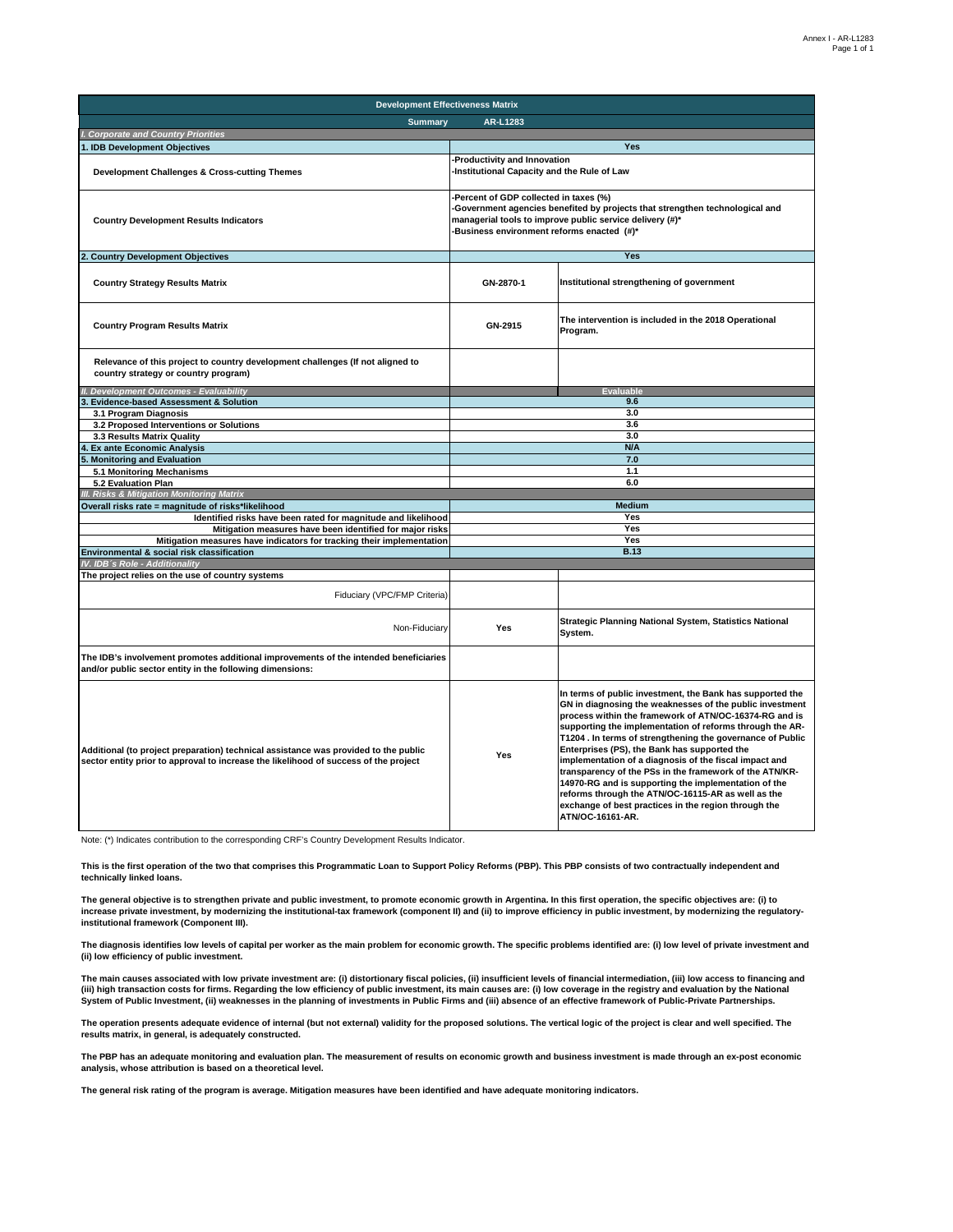# **POLICY MATRIX**

| <b>Specific objectives</b>                                                                                                                                       | Policy actions, first operation                                                                                                                                                                                                                                                                                                                                                                                                                                                                                                                                                                                                                                                                                                                               | Indicative policy actions, second operation                                                                                                      |  |  |  |
|------------------------------------------------------------------------------------------------------------------------------------------------------------------|---------------------------------------------------------------------------------------------------------------------------------------------------------------------------------------------------------------------------------------------------------------------------------------------------------------------------------------------------------------------------------------------------------------------------------------------------------------------------------------------------------------------------------------------------------------------------------------------------------------------------------------------------------------------------------------------------------------------------------------------------------------|--------------------------------------------------------------------------------------------------------------------------------------------------|--|--|--|
| <b>Component I. Macroeconomic stability</b>                                                                                                                      |                                                                                                                                                                                                                                                                                                                                                                                                                                                                                                                                                                                                                                                                                                                                                               |                                                                                                                                                  |  |  |  |
| Ensure that a<br>macroeconomic climate<br>conducive to the program<br>objectives is maintained, as<br>established in the Policy<br>Matrix and the Policy Letter. | <b>The</b><br>1.1<br>borrower's<br>macroeconomic<br>environment<br>is<br>conducive to the program objectives.                                                                                                                                                                                                                                                                                                                                                                                                                                                                                                                                                                                                                                                 | The borrower's macroeconomic environment is conducive to<br>1.1<br>the program objectives.                                                       |  |  |  |
| <b>Component II. Improving the investment climate</b>                                                                                                            |                                                                                                                                                                                                                                                                                                                                                                                                                                                                                                                                                                                                                                                                                                                                                               |                                                                                                                                                  |  |  |  |
| Modernize the national and<br>subnational tax systems to<br>promote investment and                                                                               | Approval of a national tax reform aimed at promoting<br>2.1<br>investment, competitiveness, and quality jobs with<br>emphasis on (i) lowering the marginal tax rate on                                                                                                                                                                                                                                                                                                                                                                                                                                                                                                                                                                                        | 2.1.1 Issuance of implementing regulations under the Tax Reform<br>Law with emphasis on lowering the marginal tax rate on<br>corporate earnings. |  |  |  |
| quality jobs.                                                                                                                                                    | corporate earnings, and (ii) allowing the bank transactions<br>tax (ICDB) to be fully deductible from earnings.                                                                                                                                                                                                                                                                                                                                                                                                                                                                                                                                                                                                                                               | 2.1.2 Issuance of implementing regulations under the Tax Reform<br>Law with emphasis on making the ICDB fully deductible from<br>earnings.       |  |  |  |
|                                                                                                                                                                  | 2.2<br>Approval of an agreement between the national<br>government and the provincial governments whereby the<br>provincial governments make a commitment to modifying<br>the provincial tax on gross income (IIBB), to promote local<br>economic growth. Under this agreement, the provincial<br>governments will agree to (i) lower tax rates over a five-<br>year period with an exemption for primary production<br>sectors to reduce cascade effects; (ii) end differential<br>treatment based on taxpayer headquarters or facility<br>location, to eliminate the internal customs effect; and<br>(iii) end taxes on revenues from goods exporting<br>activities, except for exports related to mining or oil/gas<br>activities and associated services. | Issuance of the adopted regulations modifying the IIBB in at<br>2.2<br>least 16 provinces.                                                       |  |  |  |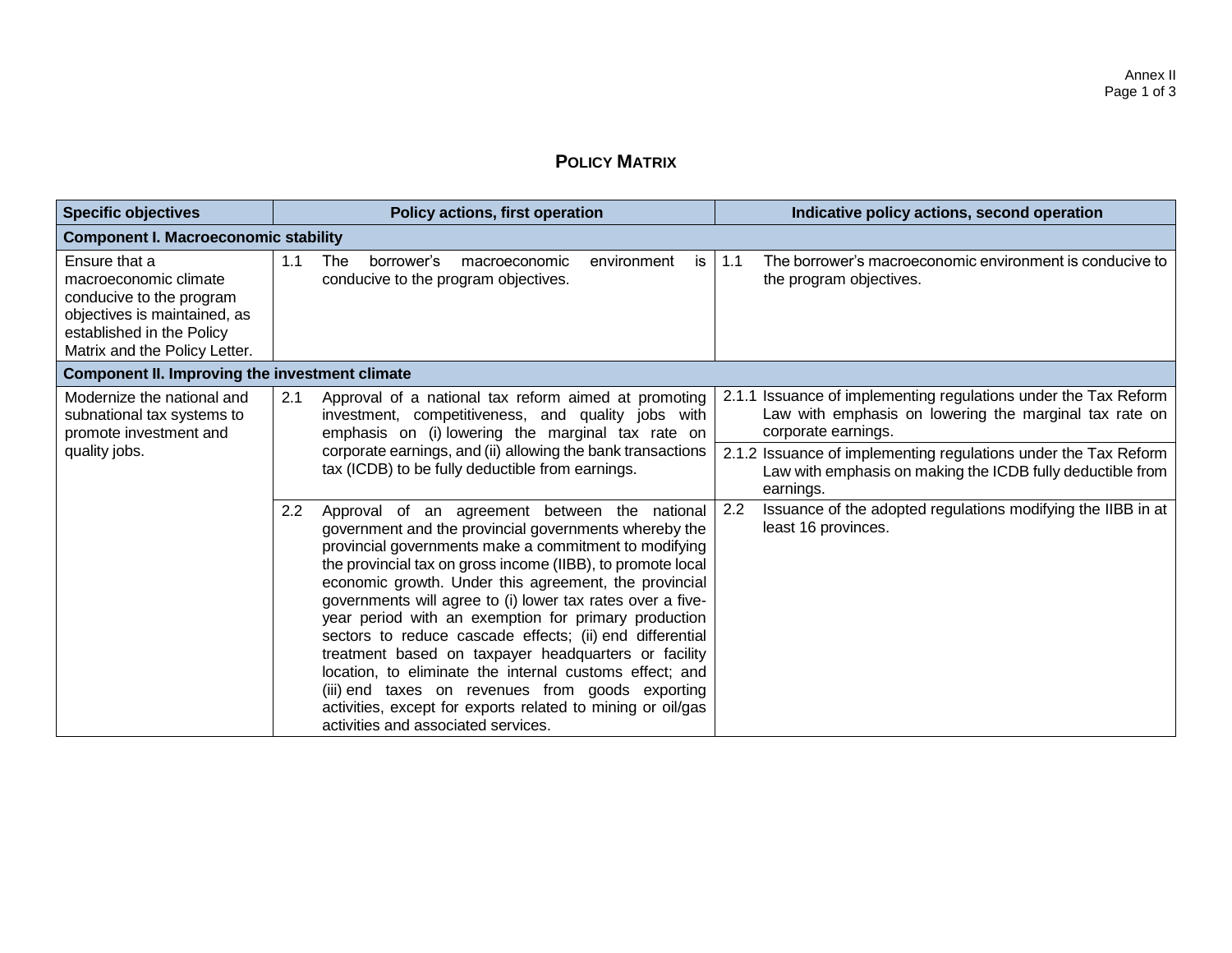| <b>Specific objectives</b>                                                                                                                | Policy actions, first operation                                                                                                                                                                                                                                                                                                                                                                                         | Indicative policy actions, second operation                                                                                                                                                                                                                                                                                                                                                                                                           |
|-------------------------------------------------------------------------------------------------------------------------------------------|-------------------------------------------------------------------------------------------------------------------------------------------------------------------------------------------------------------------------------------------------------------------------------------------------------------------------------------------------------------------------------------------------------------------------|-------------------------------------------------------------------------------------------------------------------------------------------------------------------------------------------------------------------------------------------------------------------------------------------------------------------------------------------------------------------------------------------------------------------------------------------------------|
| Strengthen the fiscal<br>responsibility framework to<br>help lessen the tax burden.                                                       | 2.3<br>Approval of an agreement between the national<br>government and provincial governments establishing<br>strategic guidelines to strengthen fiscal space at the<br>national and subnational levels, in order to promote fiscal<br>balance and lessen the tax burden. This will include the<br>government's commitment to moderate<br>national<br>differential subsidies for the Buenos Aires Metropolitan<br>Area. | Development of guidelines for working toward the shared<br>2.3.1<br>agreements assumed in the Fiscal Consensus, particularly in<br>relation to a federal revenue sharing bill.<br>2.3.2 Development of policies for working toward the shared<br>commitments assumed in the Fiscal Consensus in relation to<br>the draft Law on Modernization of the State promoting<br>transparency and efficiency in public administration.                         |
|                                                                                                                                           | 2.4<br>Modernization of the policy framework for public finance<br>by establishing strategic guidelines for the introduction of<br>fiscal rules, with emphasis on the sustainability and<br>creation of fiscal space for public investment, including<br>limits on increasing the number of public employees at the<br>provincial and national levels to prevent this number from<br>outpacing population growth.       | fiscal<br>2.4<br>Endorsement of the commitments<br>related<br>to<br>strengthening by at least 16 provinces.                                                                                                                                                                                                                                                                                                                                           |
| Strengthen the institutional<br>framework for policy-making<br>to lower transaction and<br>financing costs for new and<br>existing firms. | 2.5<br>Strengthening of investment in entrepreneurship through<br>the issuance of implementing regulations for the Law to<br>Support Venture Capital, which allows for the creation of<br>public, private, or mixed-ownership venture capital<br>institutions to contribute resources to clusters of<br>entrepreneurship.                                                                                               | Implementation of key mechanisms created<br>2.5<br>by the<br>Entrepreneurship Law nationwide, where:<br>at least three jurisdictions allow the creation of simplified<br>(i)<br>stock corporations (SAS);<br>at least three technology-based accelerators supported<br>(ii)<br>by these policies are active with projects financed; and<br>(iii) at least one science-based accelerator supported by this<br>policy is active with projects financed. |
|                                                                                                                                           | Bills submitted to the legislature for laws that would<br>2.6<br>reduce regulatory hurdles and controls for the<br>development of private enterprises by cutting red tape and<br>simplifying procedures.                                                                                                                                                                                                                | Key regulatory and legal changes are in effect:<br>2.6<br>planned transformations in metrology are in effect;<br>(i)<br>changes in the operations of the National Industrial<br>(ii)<br>Property Institute related to trademarks and patents are in<br>effect; and<br>listings in the National Industrial Registry (RIN) are no<br>(iii)<br>longer mandatory.                                                                                         |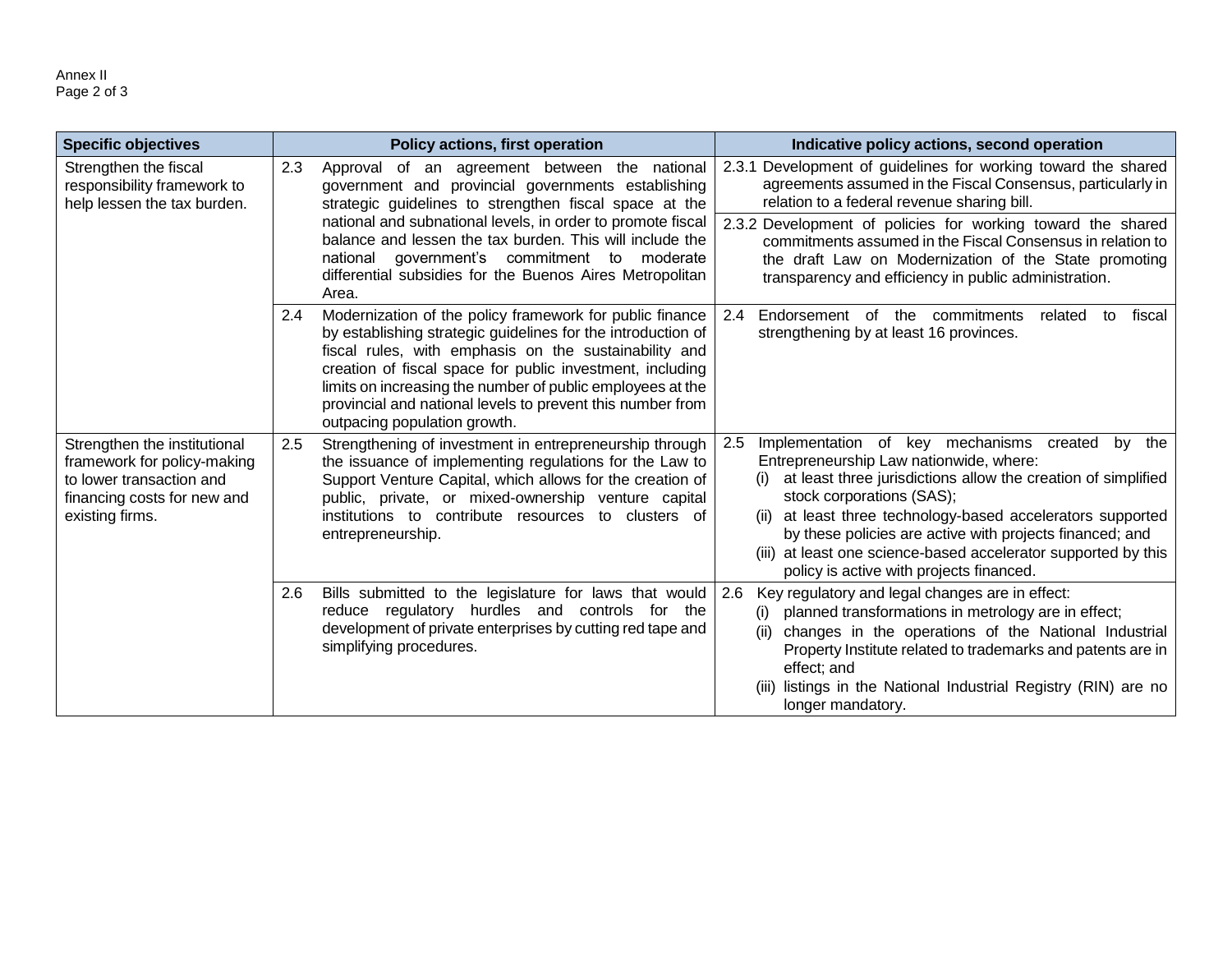| Specific objectives                                                                                            | <b>Policy actions, first operation</b>                                                                                                                                                                                                         | Indicative policy actions, second operation                                                                                                                                                                                                                                                                            |  |  |
|----------------------------------------------------------------------------------------------------------------|------------------------------------------------------------------------------------------------------------------------------------------------------------------------------------------------------------------------------------------------|------------------------------------------------------------------------------------------------------------------------------------------------------------------------------------------------------------------------------------------------------------------------------------------------------------------------|--|--|
|                                                                                                                | Component III. Improving the efficiency of public investment                                                                                                                                                                                   |                                                                                                                                                                                                                                                                                                                        |  |  |
| Modernize the institutional<br>framework for investment<br>projects, including public<br>enterprises and PPPs. | 3.1<br>Approval of the institutional transfer of the National Public<br>Investment Office (DNIP) into the orbit of the Office of the<br>Cabinet Chief (JGM), to help streamline investment<br>project approvals and strengthen ex ante review. | Approval of a policy framework to boost efficiency in public<br>3.1<br>investment, with emphasis on:<br>simplifying SNIP requirements for issuing opinions; and<br>(i)<br>coordinating the Public Investment Project Bank<br>(BAPIN) and Integrated Financial Information System<br>(SIDIF), to automate the workload. |  |  |
|                                                                                                                | 3.2<br>Approval of guidelines to centralize management of 3.2<br>projects with external financing and/or projects with<br>public-private participation, to optimize execution.                                                                 | Implementation of centralized management of projects with<br>external financing and/or projects with public-private<br>participation, to optimize execution.                                                                                                                                                           |  |  |
|                                                                                                                | Creation of a unit within the orbit of the JGM to centralize<br>3.3 <sub>1</sub><br>monitoring and supervision of public enterprises.                                                                                                          | Adoption of specific corporate governance criteria for at least<br>3.3<br>50% of total expenditure by public enterprises.                                                                                                                                                                                              |  |  |
|                                                                                                                | 3.4<br>Approval of the good governance guidelines for<br>Argentina's majority State-owned enterprises.                                                                                                                                         |                                                                                                                                                                                                                                                                                                                        |  |  |
|                                                                                                                | Allocation of roles and responsibilities of the Office of the<br>3.5<br>Undersecretary for Public-Private Participation within the<br>Ministry of Finance.                                                                                     | 3.5.1 Award of at least three PPP projects.<br>3.5.2 Development of strategic guidelines to ensure PPP fiscal<br>sustainability and transparency.                                                                                                                                                                      |  |  |